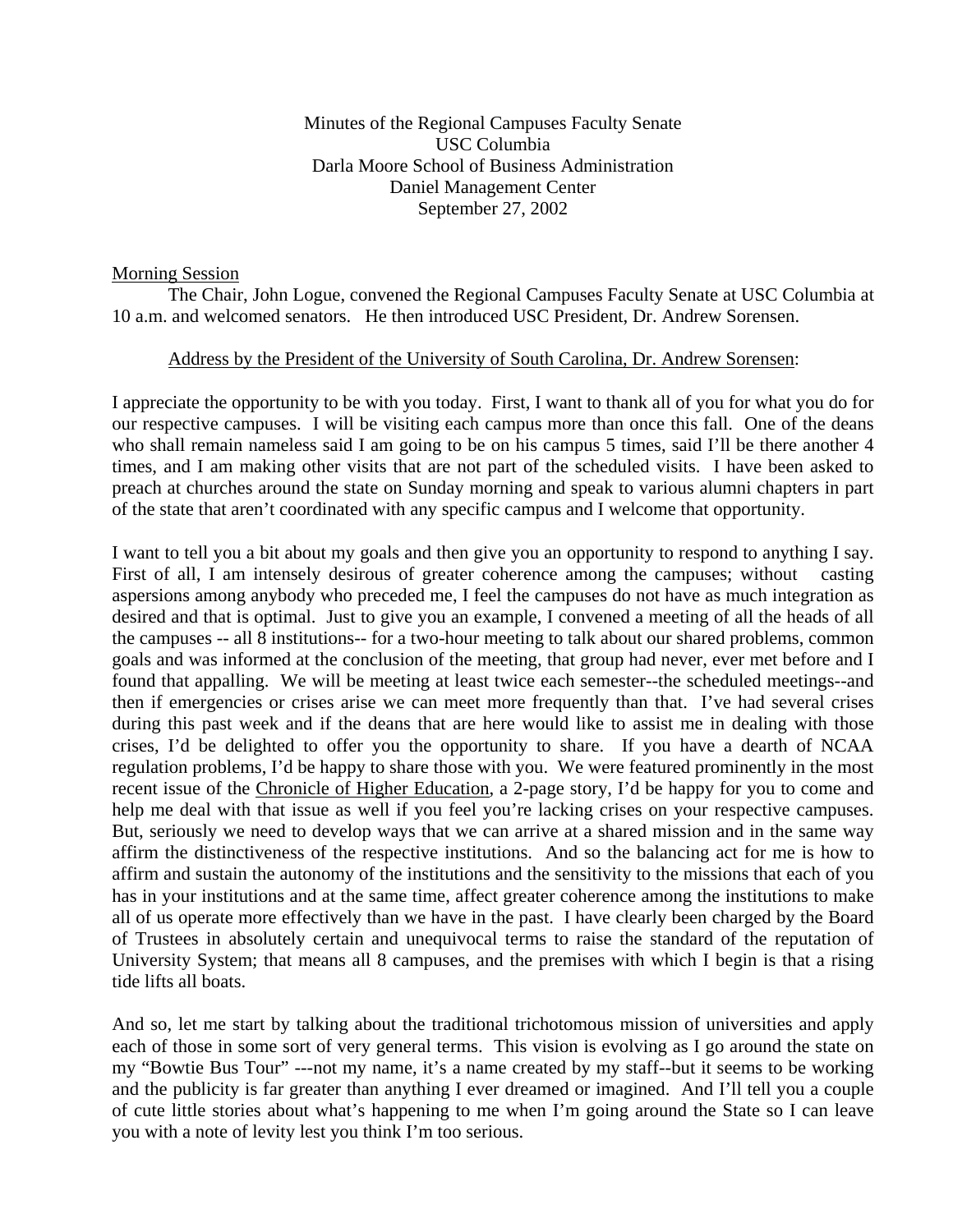First of all, research and scholarship, we are going to be elevating expectations for research and scholarship and I've begun talking with the deans about it--it's inappropriate for me to lay out what the criteria will be because the deans will have that principle responsibility to work with the respective campuses as to how we develop that, but we have got a phenomenon of decreasing state support. I was notified on July  $1<sup>st</sup>$  that our system budget went down by \$18 million, and having had a lot of experience with legislatures in various states and seeing commonalities among them, I asked Rick Kelly, our chief financial officer to do a meticulous analysis because typically at 11:30 the last evening the legislature is in session and people with sneak in provisos, riders, caveats sort of pet issues. Sure enough, when he did that, it turned out that the number was \$19.7 million not \$18 million so an additional \$1.7 cut was slipped in through a variety of manipulative measures at the last moment. We now face another cut--I have advised the deans that it will probably be in the neighborhood of \$13 million further so that's a total of \$33 million and I have been advised by several legislators that after the dust from the elections in early November settles, and unless there's a dramatic change in revenues in the state we will probably be visited with yet a third cut during this fiscal year and all of the cuts will be retroactive to July 1, 2002. So these will be for the entire fiscal year and they will not be pro-rated on the basis of the amount of time that is elapsed.

So partly, for reasons of compensating for these cuts, I am going to be suggesting and urging the deans to work with you to talk about ways in which grant and contract activity can be increased maintaining sensitivity obviously to your respective missions but there are ways--I met yesterday with Inez Tenenbaum, Superintendent of Education (you call her Superintendent or Commissioner?) for the State and she is very eager to have greater collaboration and have us increasingly involved in the preparation of teachers, she feels we have some real shortcomings in the state in that area. I am not an expert on that, and the reports I have given seem to corroborate that opinion and I told her that if she wanted to collaborate with us, it would cost money--you know I am all for collaboration--I love you and you love me and let's work together. I've signed a thousand of those documents but you know "Show me the money." She and I cut to the chase after exchanging pleasantries about greater collaboration. And, she anticipating my approach, had invited a president of a foundation who shares that concern to a luncheon with us so I suggested that he might help out, so that's the kind of thing we'll have to do. I'm just giving you a heads-up about what we'll talk with the deans about.

That clearly will not be a top-down enterprise. I will not be issuing edicts to the deans to pass along to you. The deans will be talking to you in your respective campuses about how we can do that. The fact of the matter is, we have a dramatic short fall and it's going to get worse economically. So how do we compensate for that?

And I have also offered to help the deans with fundraising that's one way to get money to compensate. But I want to make sure you understand the enormity of that task. If you get a \$10 million gift, and if the Dow Jones and NASDAQ and the Russell 2000 Index start doing enormously better than they do, 12 months after you get the \$10 million, it will spin off \$500,000 a year. So, if we have a fund drive for the Regional Campuses, and were able to get \$10 million dedicated to the Regional Campuses and we concluded we did that over the next 12-month period that would mean, starting September 2004---2 years from now, we would have \$500,000 per year. Divided by the 4 campuses it would be \$125,000 per campus per year, if it were divided evenly.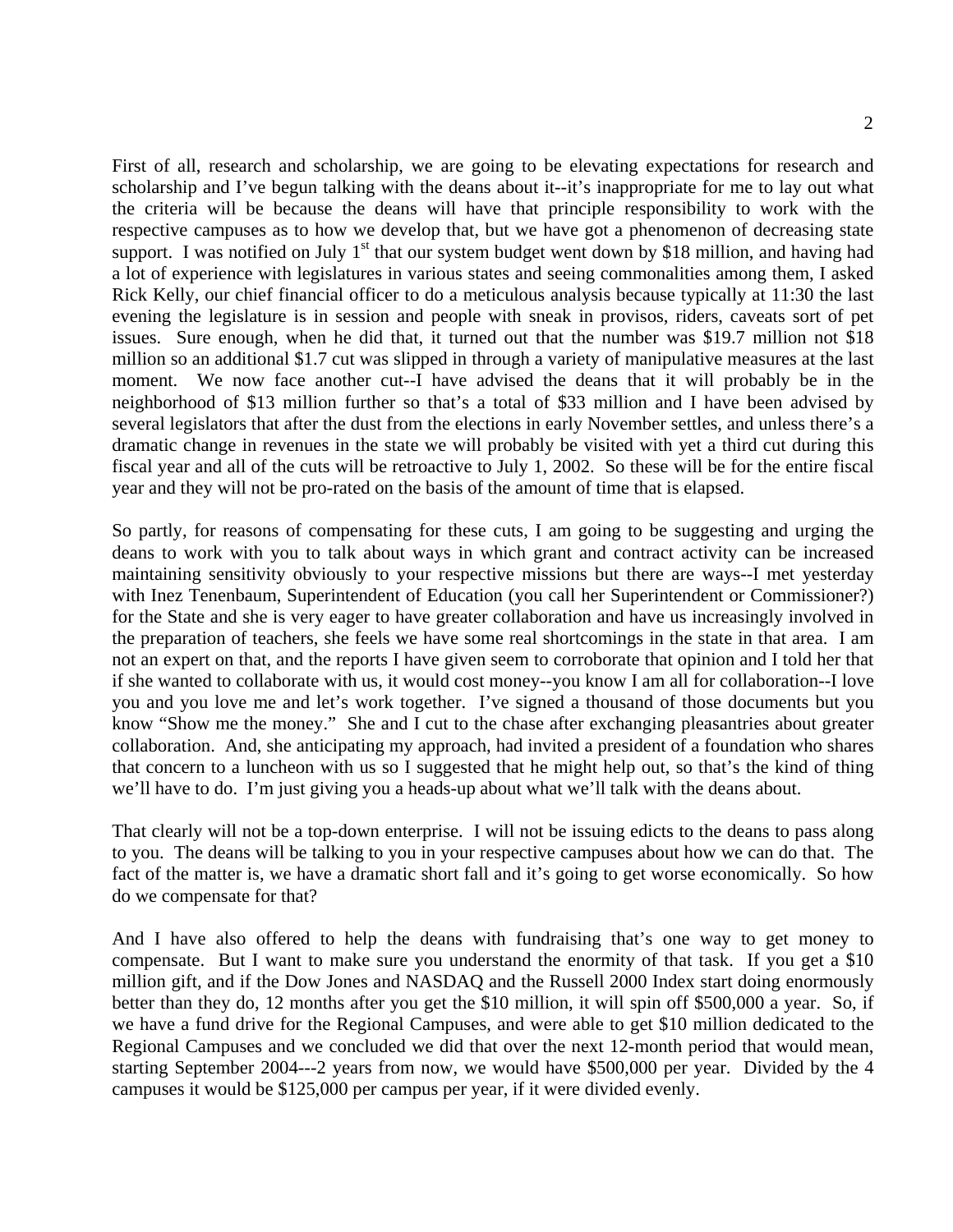#### (Addressing Dean Les Carpenter - Sumter)

Les, what's you annual budget? (Answer) 7 million. OK, so that's less than 2% of his (Dean Carpenter's) annual budget. His budget's going to get cut by what 13% (again addressing Dean Les Carpenter of USC Sumter) OK. So, his budget's going to get cut by 13%, I raise 10 million and he gets a 2% increase -- less than 2% increase. I want you to understand the magnitude of that. So, looking to fund raising to solve our problems--I will do that, I will be very aggressive with it and I have offered to each of the deans as I have visited them, their campus to go anywhere, anytime at my expense if I can be helpful in raising money. But I want you to be realistic about how much money that will generate. And, Alan Greenspan might have some control over the NASDAQ and the Dow, but I certainly don't. And that's premised on the stock market taking off but right now it's losing. So we get a \$10 million gift, it'll be worth \$5 million a couple of years later.

Teaching--I would like to see us make greater, more inventive use of technology in our teaching. For good or bad, our students who are coming to our campuses are increasingly computer literate. They have spent more hours than you will ever be able to spend in arcades and playing video games and sitting at home as the technology becomes increasingly available--and the internet playing games and expecting to be entertained and stimulated visually as well as auditorily--and we need to ensure that in our teaching we employ methods that are fetching to them and help stimulate their interests.

I would also like to see us do more distance learning and that's bi-laterally, so if you have faculty- you people who are faculty members here--if you would like to offer a course and have students at Columbia enrolled at your course, I'm very much interested in exploring distance learning courses that originate on any campus. To me, it's irrelevant what campus they originate on, but we need to have more of that. We have a distinguished historian of South Carolina named Walter Edgar on our campus and he's quite effective in the classroom--a great raconteur--he's the kind of guy that could offer some history of South Carolina courses that could be widely available. And Bill Hogue, (Chief of Information Technology) who's with us will figure out how to do that and how to pay for it. Right, Bill?

And finally, the  $3<sup>rd</sup>$  mission is service. I like to think of following the advice of the Kellogg Commission 1999, and think of it as outreach instead of service. Service, too often, means serving on committees that meet on campuses. I was a Faculty Senator for 12 years and I am not going to impugn the integrity this august body, but I can tell you that a huge proportion of the hours that I spent on 12 years as faculty senator, we didn't accomplish a huge amount. And, so, I'd like to suggest that we think of outreach as an adjunct to service. That is, that we think of ways we can reach out into our respective communities. And so, when I do this "Bow Tie Bus Tour," I stop at elementary schools, I stop at high schools. And I'm convinced that we have got to do more with our elementary schools and our high schools. And so, if you have an alternative between a 3-hour meeting talking about parking problems on your campus and three hours working with a local high school, I'd like to suggest that the 3 hours with the local high school might be more productive than the 3 hours with the local parking committee. That's just an opinion. Thank you for smiling. (Laughter).

And so, we need to find ways to get involved. Yesterday, I was in Rock Hill, S.C. I went to the Rock Hill High School and then I went to Northwestern High School. They had a big fight after their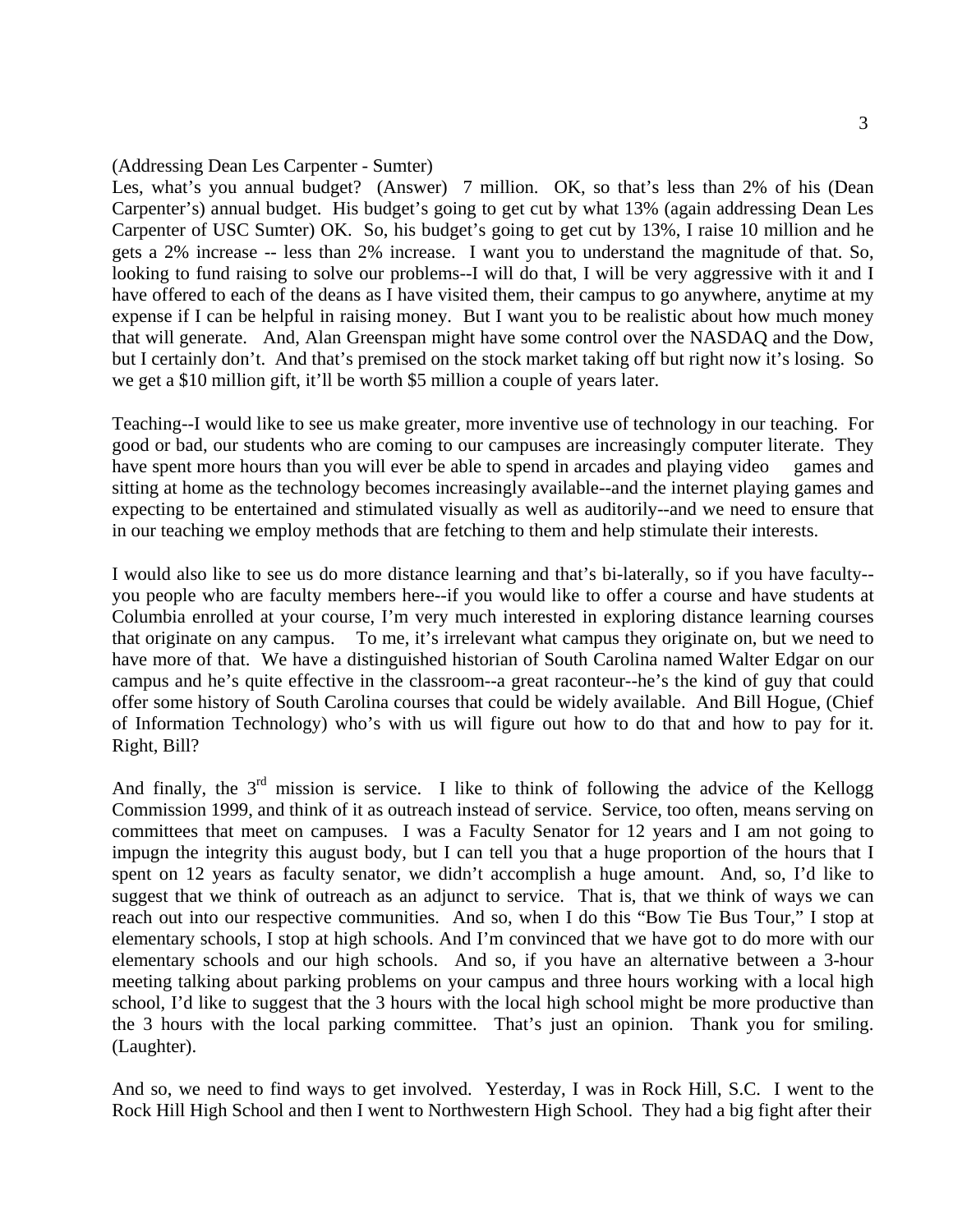last football game and I was advised not to talk about football and I went there and I avoided the topic but I taught a class at Northwestern High School. It was terrific. It was an International Baccalaureate math class and it was great, I enjoyed it enormously and I'd like to suggest that we need to do more of that kind of thing.

And then I will conclude with a story--two stories-- from my "Bow Tie Bus Tour." I am at A.C. Moore Elementary School, here in Columbia, on the first "Bow Tie Bus Tour" and I was met at the school and talked to the teachers, talked to the principal and she wound up having me talk to a group of fifth graders--so we talked about various things, cabbages and kings and then I said "Where is the University of South Carolina Columbia campus?" A little girl in the second row raised her hand and said, "Its right across the street from Bojangles." (Laughter.)

And then we have more questions and discussion asking me what a president does and why do I do it and so forth and I said, "I've got time for one last question." And a little boy in the front row says, "You know Brad Edwards?" and I said, "Yes, son, I do. He's the Associate Athletic Director." And he looked up at me and smiled and said, "He's my daddy." (Laughter)

And then the last story, I was asked to speak at the annual convocation for the Governor's School of Math and Science at Hartsville. I was flattered to be asked to do that because I am trying to persuade those exceptionally able and talented students to come to any of the University of South Carolina's campuses as opposed to some fatal mistake they might make by enrolling elsewhere. I was reasonably well-received and I started driving back to Columbia and I noticed that my gas tank was very low so I decided to stop at a local gas station and after I paid the bill, I saw a sign that said Restrooms down that way and there was a narrow corridor and I got to the men's room and I found an industrial strength hasp over the door with a master lock that a Magnum 357 could not have had any impact on. (Laughter)

And a big sign saying "This men's room is not open to the public because of vandalism," but I really felt the need to use the restroom, so I went back to the portly matron who was behind the cash register and I said "Ma'am, may I have a key for the restroom?" And she glared at me and she said "Alright." And she looked around in the drawers and opened a drawer beneath the cash register and pulled out a one-gallon white, plastic Clorox bleach bottle that had a large cork on the top tied around with at least a half-pound of duct tape with a large heavy duty link chain coming off with a key on the end and she handed that to me with a key on the end. And she handed that to me and she glared and she said, "Ain't nobody gonna walk off that key!" (Laughter) to which I immediately said, "No, Ma'am!" So, I went back, used the restroom, came back carrying the bottle in front of me at eye-level so she could see it and said "Thank you very much." She said, "Ain't you the president of that University of South Carolina?" I said "Yes, Ma'am" and she said, I've got a message for Coach Holtz, can you give it to him?" I said, "Yes, Ma'am, I sure can." "You tell him that when he plays Temple to pass more. I said "I sure will."

Now it is my custom at every football game to go down on the sidelines for all of the  $4<sup>th</sup>$  quarter and then go in the locker room with the coach and the players irrespective of whether we win or lose to show my support for the team, my support for the coaching staff. And so, at the conclusion of Coach Holtz's admonitions to the team, he said "Dr. Sorensen, come up here in the middle of the huddle." I said, "Yes, sir." I came up to the middle of the huddle, he said, I'm giving you the game ball" and I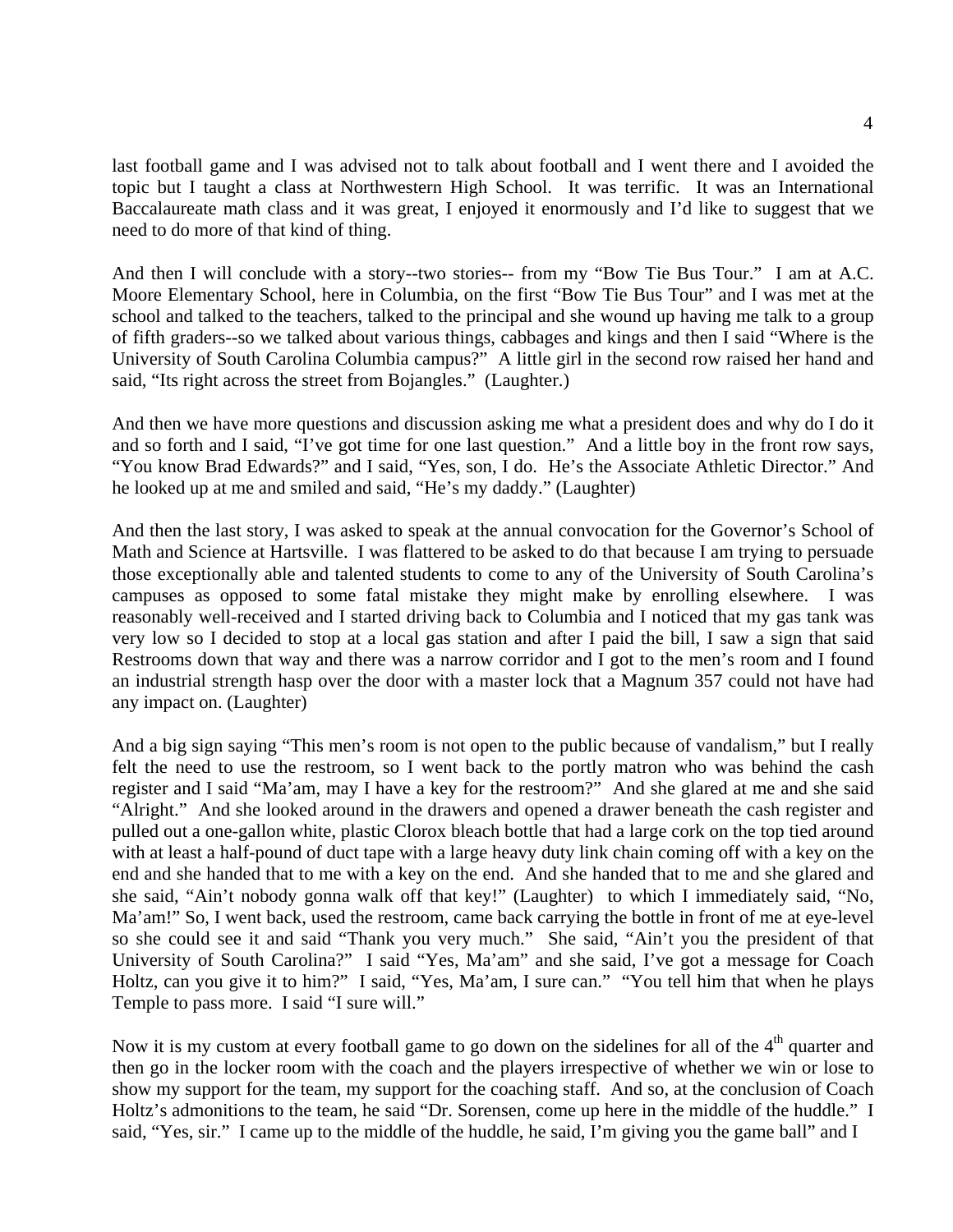said "Why you doing that, coach?" He said, "That's for the lady at the gas station in Hartsville." (Laughter) (Applause)

#### III. Address by the Provost of the University of South Carolina, Dr. Jerry Odom:

I just have some very brief comments. I'll just start with Palmetto College since Steve (Professor Bishoff of USC Sumter) raised the issue. As most of you know, Chris Plyler took a group of folks to Pennsylvania and Ohio and looked at those systems and we had discussions and a committee was formed and started deliberations. With the onset of the Strategic Directions and Initiatives Committee, we decided to wait and see what came about from that. And nothing came about that would, I think, inhibit the formation of Palmetto College and so forth and that committee is working again. Chris can talk to you about that, Don Greiner in my office is spearheading that but I think we're ready to move forward. Taking Beaufort out of the picture dilutes things a little bit but I still don't think that is going to hinder something that would allow the other four campuses to offer some upper-level degrees and that's really the purpose of what we want to do. And, again, as President Sorensen said to serve the community, so that effort is moving forward now.

Two other efforts that are moving forward that really are the result of the meeting that was described with the leaders of all 8 campuses are a common calendar and a common bulletin and we talked about this a number of times. The common calendar, it is my understanding is well on its way. I talked to Barbara Blaney. The decision was made that we will have a common calendar between the 4 2-year institutions starting the Fall of 2003. So, that, basically is going to happen. We will then follow the next year with bringing or trying to bring Aiken and Spartanburg into the fold on a calendar and at the same time we will start on a common bulletin again between Columbia and the four 2-year institutions first and then see how it goes with Aiken and Spartanburg and Beaufort, I should mention them as well.

Finally, let me just make a comment, again I probably make it every year. The advisory council that I have which meets once in the fall and once in the spring. They are your representatives who come to that. That is just an invaluable meeting for me as an advisory council as well of bringing to me the concerns of your campus. Many times, that's the way I learn about some of the concerns you have as faculty on your campus so the people that are on that have always been very thoughtful, very constructive, very helpful to me so as you continue to choose those people on your campuses to send to Columbia, make sure that they understand all of the concerns of the campus and bring those for a full discussion. Many times I can solve some of those problems fairly quickly if I understand what they are and know how they affect the faculty on your campuses. So please continue to help those folks in addition to helping me.

That's really all I have to say in terms of comments but I will be happy to answer questions. One other thing I should probably say I am aware that there is some problem with the Extended Graduate Campus Program as we are gearing that back up. This is what has come about from the Graduate Regional Studies Program that we had several years ago. We are having discussions, primarily with the Dean of the College of Education because I think that is where most of the demand is. It is his position that he is willing to do this but he would like to be able to share in some of the funds that are made available through that program. At the current time, he does not. The money either goes to you or goes to the General Fund. And so, Rick Kelly and Les Sternberg (Dean of the College of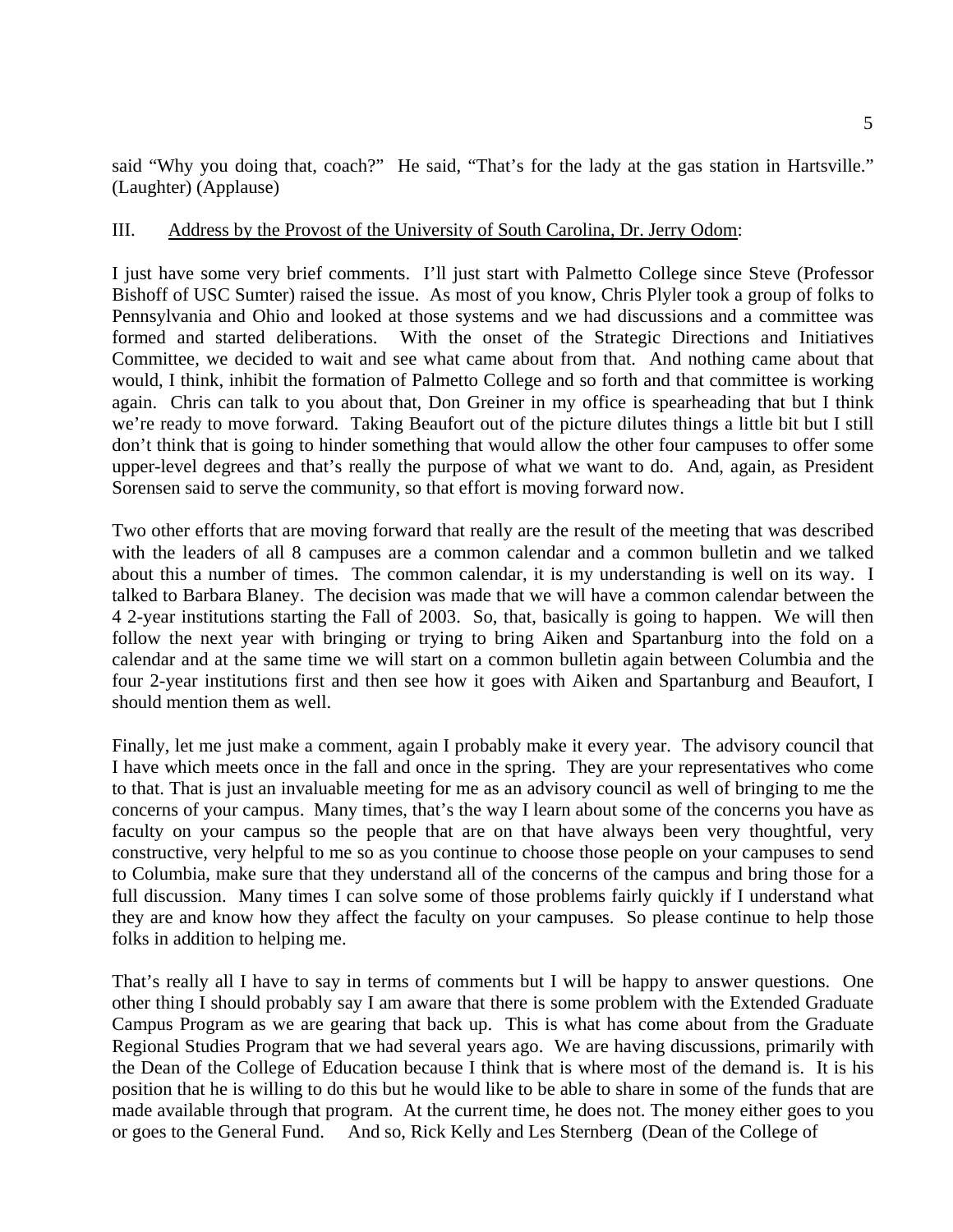Education) and I have had a couple of conversations and we were having on-going conversations. If you are having specific problems that I need to know about, please don't hesitate to let me know. There have been certainly bumps in the road as we have tried to gear that program back up. We tried to do it slowly, we've tried to do it with quality. We have a pricing concern that we are bound by the Board of Trustees that the same price that we offer those courses and those degree programs on the Columbia campus that will be the price out in the state. And that was made very clear to us when we had a problem with the Graduate Regional Studies. But I'll be more than happy to deal with any campus if you have specific problems that I can help with.

It's always good to see so many familiar faces and keep up the good work . Thank you.

Professor Logue adjourned the senators to committee meetings.

#### Afternoon Session:

- I. Professor Logue convened the afternoon session at approximately 2:00.
- II. Approval of the Minutes The minutes of the March  $22<sup>nd</sup>$  meeting in Sumter were approved as written.
- III. Reports from University Officers:
	- A. Report of the Vice-Provost and Executive Dean of the Regional Campuses, Dr. Chris Plyler. See Attachment 1
	- B. Report of the Associate Vice-Provost of the Regional Campuses, Dr. Carolyn West: See Attachments 2 and 2A
	- C. Campus Deans Report
		- 1. USC Lancaster Dean Ron Cox introduces the senators for Dean John Catalano: Professor Danny Faulkner Professor Lori Harris Professor Nancy Hazam Professor Bruce Nims Professor Fran Perry Professor Todd Scarlett Professor Lisa Rashley (Executive Committee) See Attachment 3 - USC Lancaster Report
			- 2. USC Salkehatchie Dean Ann Carmichael introduces the Salkehatchie Delegation to the RCFS: Professor Duncan McDowell Professor Ed Merwin Professor Julia Sloan Professor Roberto Refinetti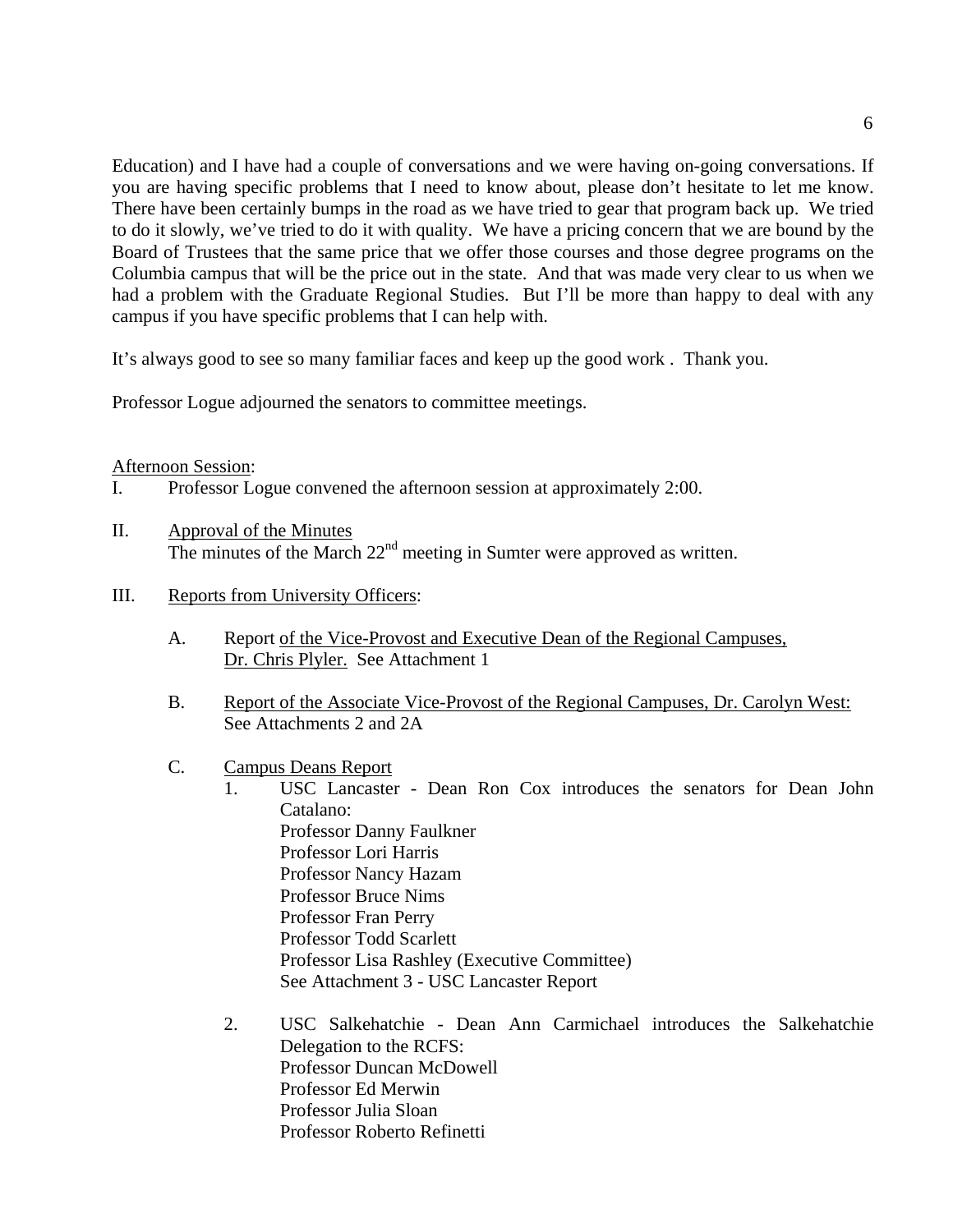Professor Bill Bowers Professor Wayne Chilcote (Past Chair Executive Committee) See Attachment 4 - USC Salkehatchie Report

- 3. USC Sumter Dean Cohen introduces the senators for Dean Les Carpenter: Professor Steve Anderson Professor Bob Costello Professor Pearl Fernandes Professor Jean-Luc Grosso Professor Hays Hampton Professor Eric Reisenauer Professor Terry Smith Professor John Logue (Executive Committee-Chair) See Attachment 5 - USC Sumter Report
- 4. USC Union Dean Jim Edwards introduces the senators: Professor Jean Denman Professor Allan Charles Professor Thomas Simpson Professor Peter Murphy (Executive Committee) Professor John Wright See Attachment 6 - USC Union Report
- 5. Academic Programs and Continuing Education Assistant Vice-Provost Sally Boyd introduces the senators: Professor Nancy Washington Professor David Bowden Professor Linda Allman Professor John Pappin (Alternate) Professor Kate Fritz (Secretary Executive Committee)

#### IV. Reports from Standing Committees:

- A. Rights and Responsibilities Professor Bob Costello (USC Sumter Chair) See Attachment 7
- B. Welfare Committee Professor Roberto Refinetti (USC Salkehatchie Chair) See Attachment 8
- C. System Affairs Professor Lori Harris (USC Lancaster Chair) See Attachment 9
- D. Executive Committee The Chair reported that Professor Kate Fritz (Cont. Ed.) would attach the Committee Report. See Attachments 10 and 10A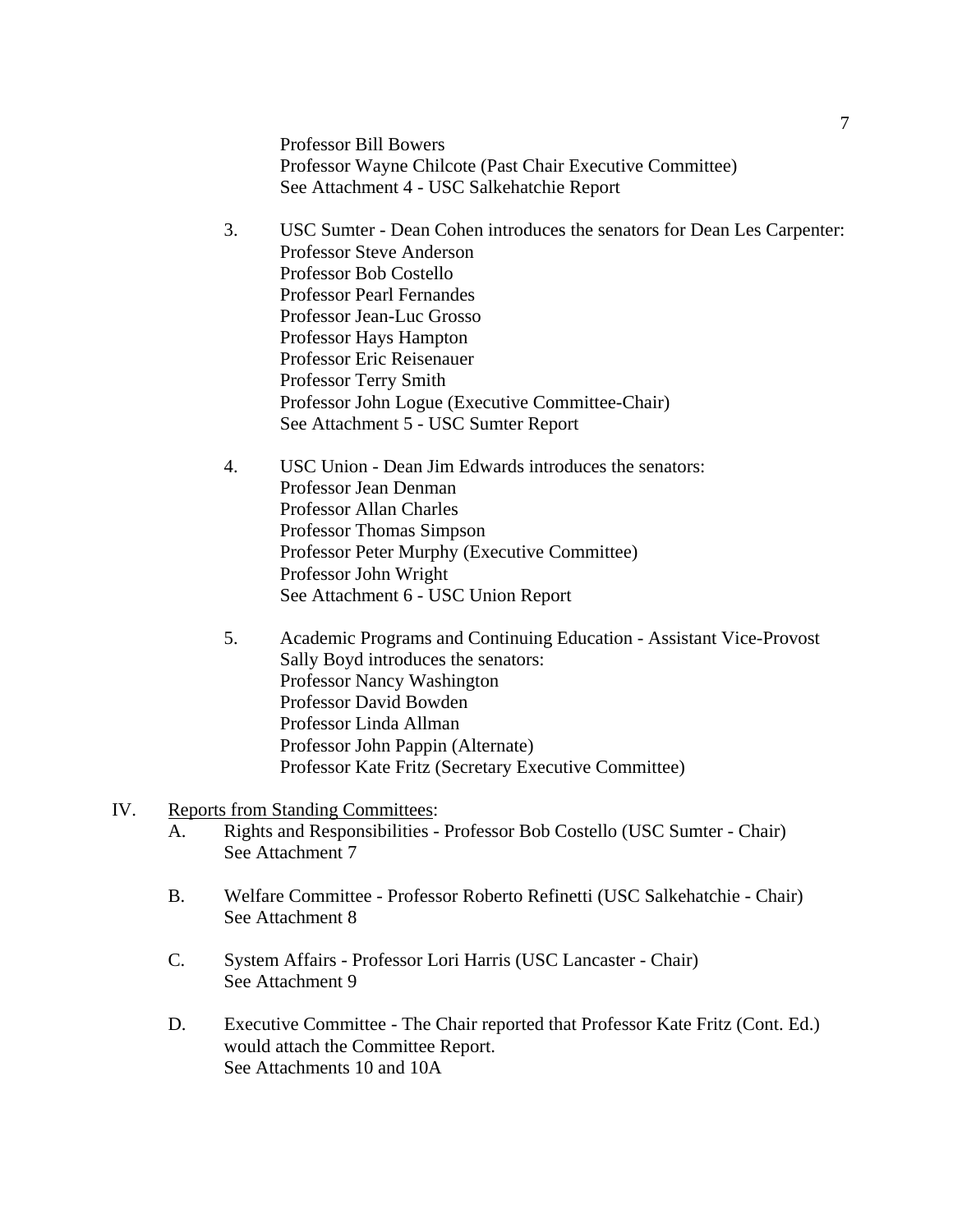- V. Reports from Special Committees:
	- A. Committee on Libraries: Professor Eric Reisenauer (USC Sumter Chair) The committee has met and will be in contact with the Chair of the Executive Committee.
	- B. Committee on Courses and Curricula Professor Chris Borycki (USC Sumter Chair) See Attachment 11
	- C. Committee on Faculty Welfare Professor Linda Allman (Cont. Ed. Chair)
	- D. Research and Productive Scholarship Committee Professor Pearl Fernandes (USC Sumter - Chair)

 Under "Other Committees" the Chair noted the need to elect a representative to the Conflict of Interest Committee.

 E. The Grievance Committee - Professor Bishoff of Sumter was elected Chair. A call was made by Dr. Carolyn West that the names of the members of the Grievance Committee be published in the minutes. Members of the Grievance Committee identified are: Professors David Bowden (Cont. Ed.), John Wright (Union), Duncan McDowell (Salkehatchie), Steve Bishoff (Sumter), Chair and Wayne Thurman (Lancaster).

 The Chair announced that since Regional Campuses Academic Advisory Council will have its first meeting on November 11, 2002, there is no report from that Committee.

- VI. Special Orders and Elections: The Chair expressed the need to elect:
	- 1. A representative to the Faculty Board of Trustees Liaison Committee.
	- 2. A member of the Conflict of Interest Committee: Dr. David Bowden (Cont. Ed.) was elected to the Conflict of Interest Committee. Professor John Logue (Sumter) was elected to the Faculty Board of Trustees.
- VII. Unfinished Business None

# VIII. New Business

 Motions from the Rights and Responsibilities Committee: Professor Bob Costello (Sumter) Chair moves that: "Until the election of a new Vice Chair in April 2003, assume responsibilities normally assigned the Vice Chair." The motion passed.

 Additionally, "The Committee moves that the Senate reduce the size of the Executive Committee from 6 to 5 by eliminating one at-large seat effective with elections at the April meeting."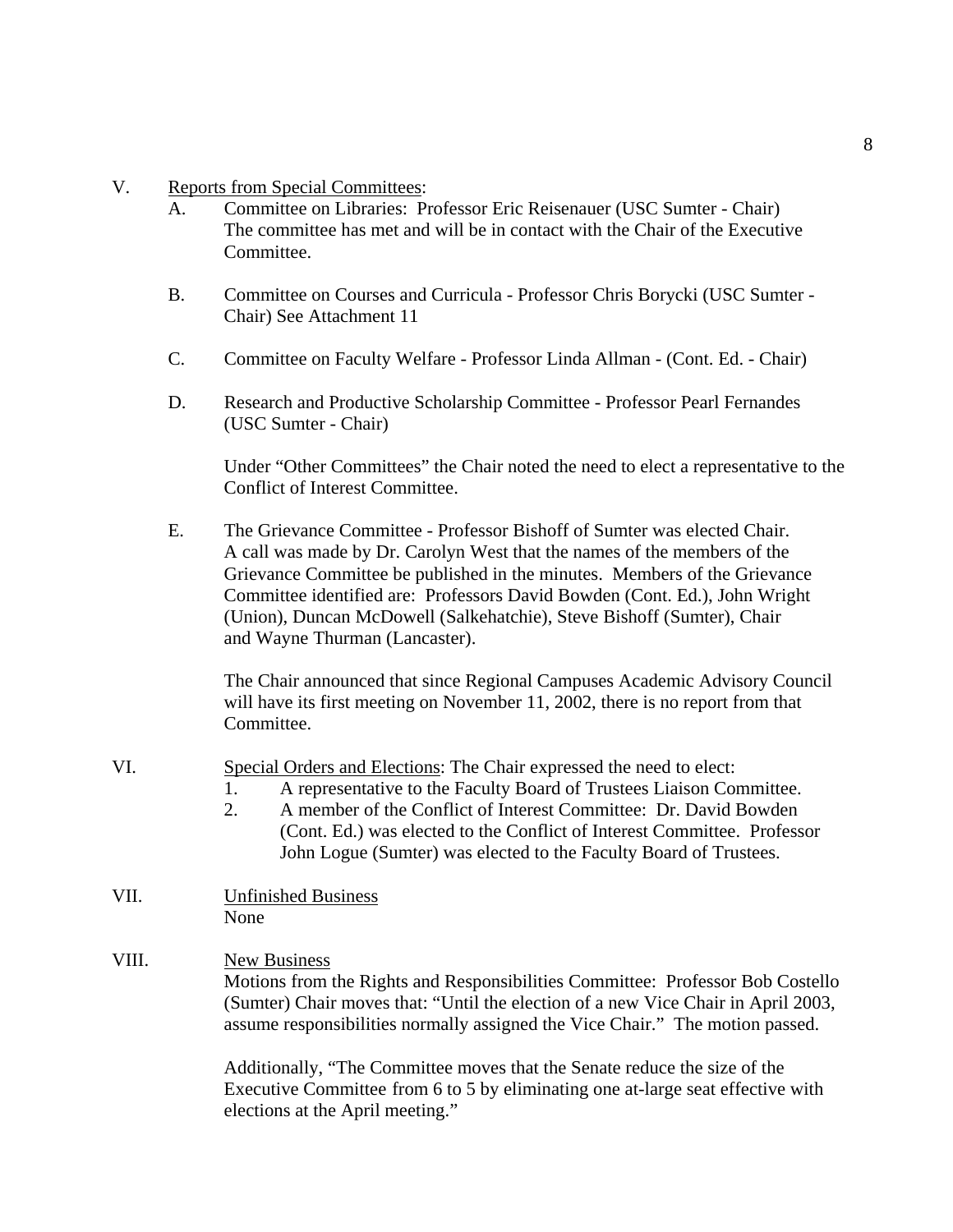Professor Logue notes that this is a change which would result in a change to the Faculty Manual. The motion passed.

 Professor Kate Fritz (Cont. Ed.) read a Proclamation that the Executive Committee drafted to honor Dr. Mary Barton (Union):

 Whereas Dr. Mary Barton has been a distinguished member of the Regional Campuses Faculty Senate, serving faithfully as a Senator and as an officer of the Senate, and

 Whereas Professor Barton has served as an exemplary member of the faculty of USC Union, and has liberally shared her expertise with faculty at all campuses throughout the University, and

 Whereas Professor Barton is a friend and an inspiration to many members of this body,

 Therefore be it resolved that the Regional Campuses Faculty Senate recognizes and applauds her many contributions and through this resolution wishes to express its appreciation for her service.

 The motion passed. The Chair, Professor Logue said that the resolution would be made into a plaque and that it would be presented to Dr. Barton within the following week.

IX. Announcements: The secretary, Professor Kate Fritz gave out her e-mail address: Kfritz@gwm.sc.edu

# X. Adjournment: Professor John Logue adjourned the meeting at approximately 3:20 p.m.

Respectfully submitted,

 Kathleen M. Fritz (Continuing Education) Secretary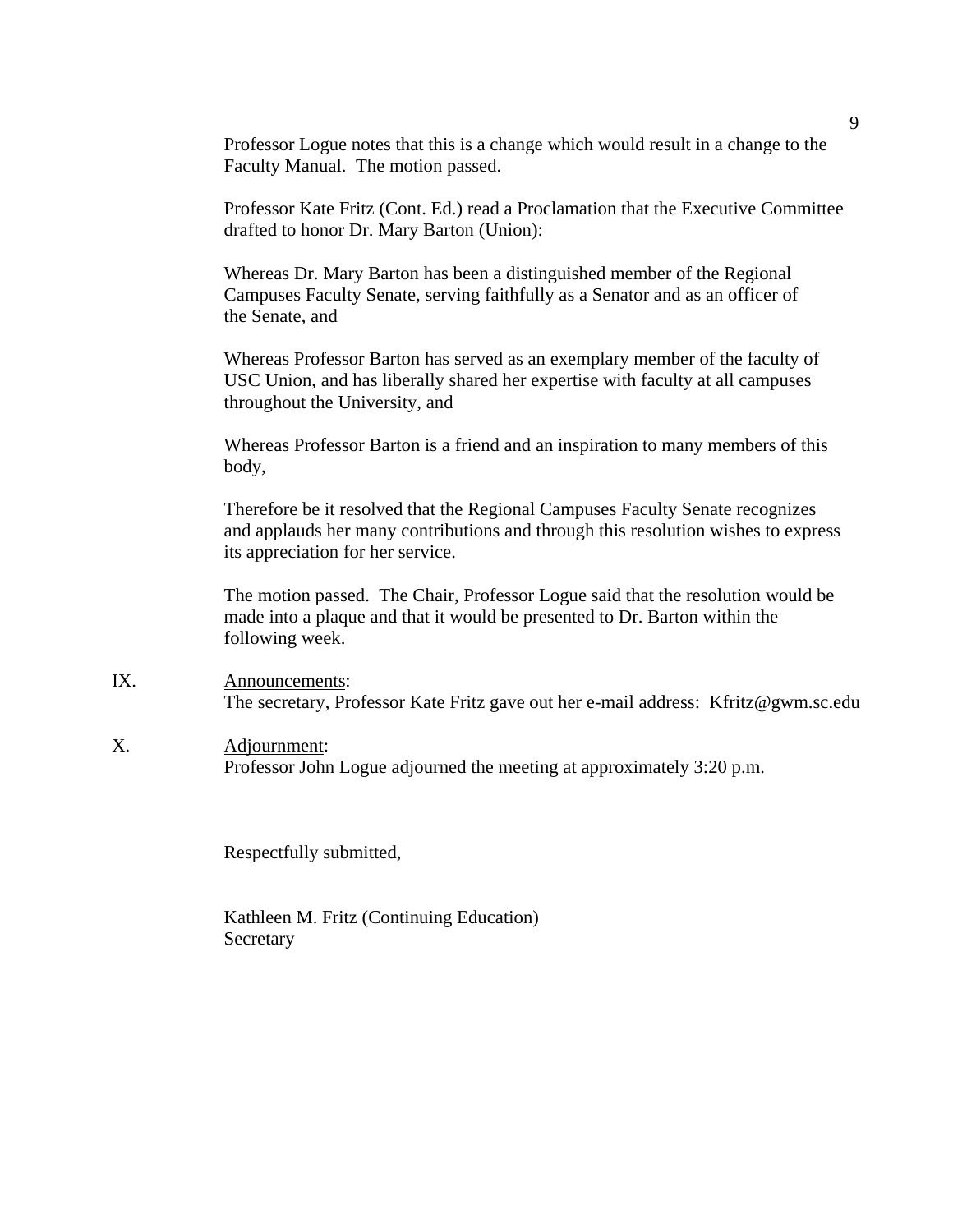Attachment 1

# **Remarks of the Vice Provost for Regional Campuses and Continuing Education Regional Campuses Faculty Senate September 27, 2002**

Welcome to Columbia and to another year in the life of the USC Regional Campuses.

This year we are comprised of one less campus with the authorization of USC Beaufort to become a four-year institution, and though we will miss working with our Beaufort colleagues within this body, we none-the-less have much work to do to improve our service to students and the four regional communities we serve. The transition from a two-year to a four-year institution is a rare occurrence in this state and was made possible in this case primarily on the basis of geographical isolation and unusual local financial leverage.

**Budget:** Concerning budget, the message we continue to receive is not whether there is going to be yet another budget reduction, but when. Right now it looks as though we will incur a reduction of between 7 and 10% and most likely effective after November 8. Your deans have been advised to sequester like amounts in your institutional budgets.

**Palmetto College:** One of the first conversations I had with President Sorensen on his arrival at USC was about the Palmetto College initiative. He was receptive to the concept and asked me to submit an update to him, which I did soon thereafter. Concurrent with briefing the President on the subject, I had also been in communication with Associate Provost Greiner, who was anxious to recall the task force in order to complete the study. To date, I am able to report that progress is being made in several areas: 1) a meeting has taken place including representatives from each regional campus, the USC Registrar and key staff, Associate Provost Greiner, me and members of my staff on the question of common academic calendar for the regional campuses and the Columbia Campus. It appears as though our calendars will be synchronized effective Fall 2003. Initially the Provost wanted to work out any wrinkles among the five USC campuses in question before bringing in Aiken, Beaufort and Spartanburg, but limiting the synchronization of calendars for only five of the eight system campuses will not accomplish our objective of eliminating the scheduling impediments which currently plague students/staff and faculty. So I am presently in the midst of coordinating a similar meeting with representatives from the three senior campuses to achieve the same end. Presumably, all eight USC campuses will operate on the same calendar effective Fall 2003. 2) Discussions are also underway to consolidate the five regional campus catalogs within the larger University *Bulletin.* 3) Efforts are also underway to strengthen the admissions process to include system campuses as alternatives to the Columbia Campus to those students who may not meet Columbia Admission's criteria.

Of course the essence of the Palmetto College is the delivery of upper division undergraduate course offerings and degrees through the regional campuses. The idea is to have our faculties teach these courses in degree programs which will be developed in response to need. In order to make progress toward this goal, I have asked Dr. West to work with the campus Academic Deans to identify faculty who are interested in teaching upper division courses in their respective disciplines with an eye toward developing Palmetto College degree proposals.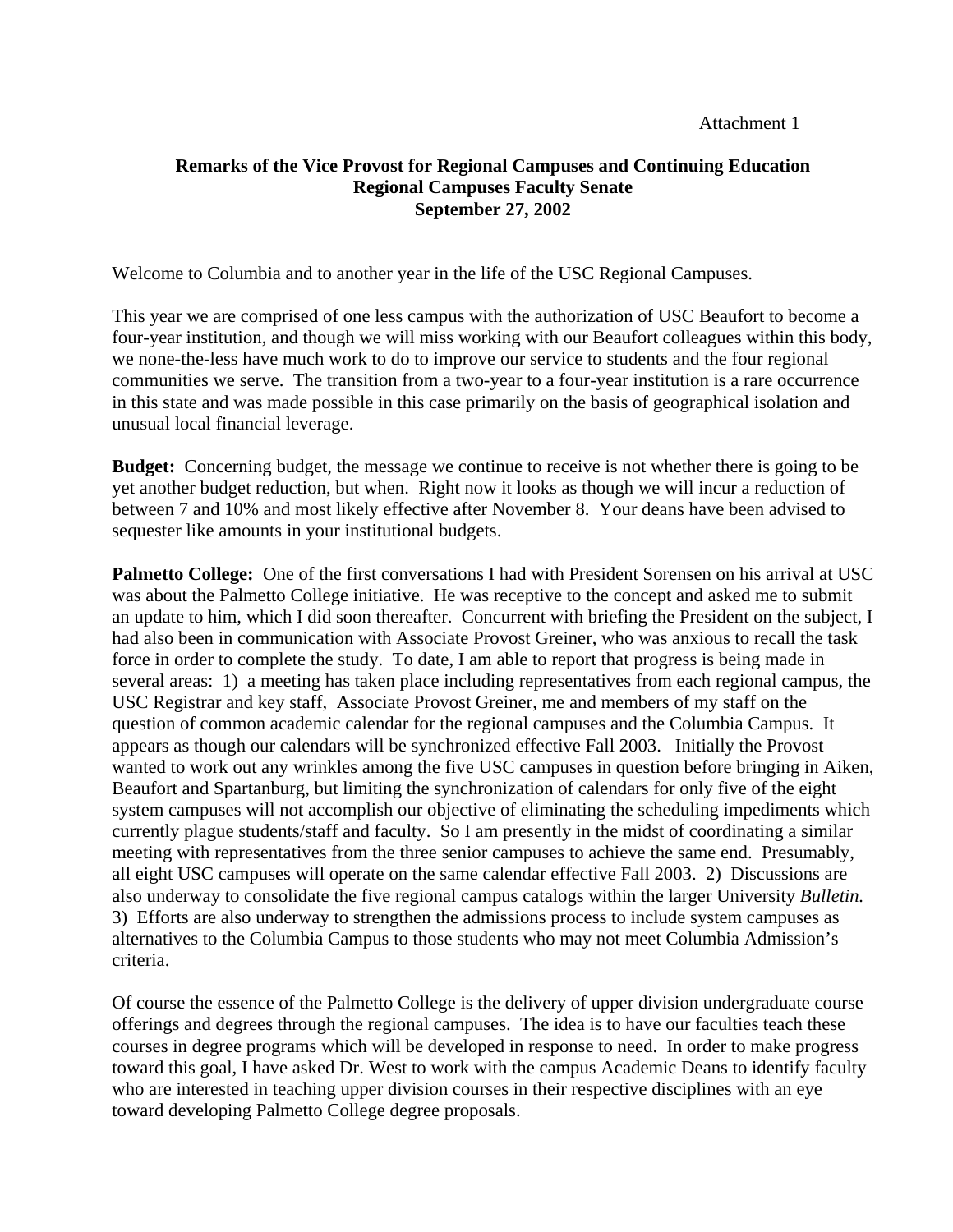**Update:** South Carolina CHE Planning and Implementation Task Force for Higher Education: The purpose of the Task Force is to define specific objectives of the strategic plan for higher education and develop timelines for achieving them. Task Force chairman and Winthrop University President, Tony DiGiorgio, has dubbed our work…"Higher Education for Higher Purposes."

The following five areas identified by institutional leaders will be prioritized for action by the task force:

- That the state's public/private leadership needs to have a more defined and shared lexicon about key terms including economic development, and what higher education's role should be
- Need for regulatory relief (especially in times of fiscal strain) that extends into areas of state government not necessarily under the higher education umbrella
- Concern about current and future technological infrastructure in the face of growing enrollment and declining resources
- Need for a systematic plan for addressing capital facilities and maintenance needs
- Sense of concern about other states' progress relative to South Carolina's

# **End of Report**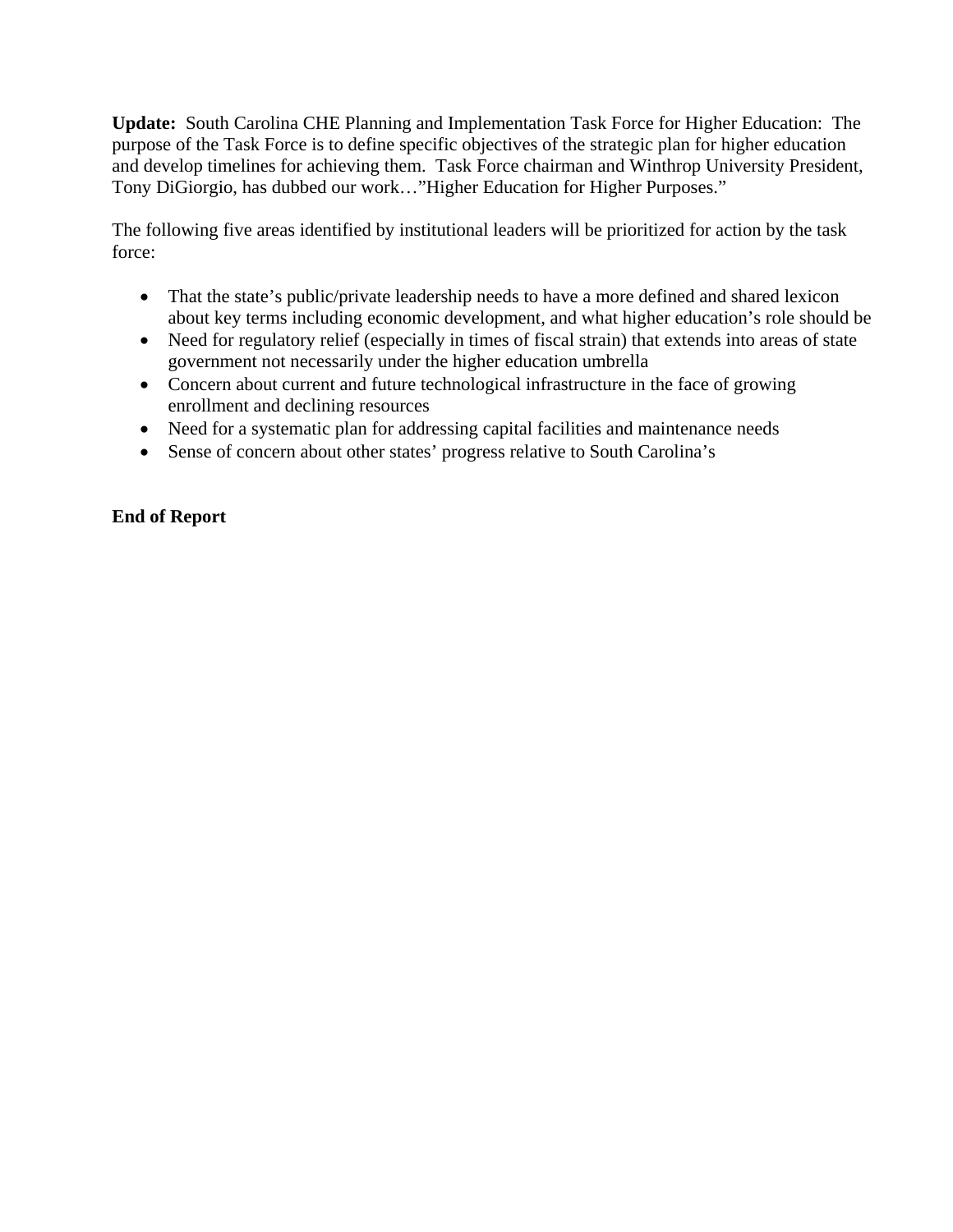Attachment 2

# Report of the Associate Vice Provost For Regional Campuses Faculty Senate September, 2002

**Tenure and Promotion** – As requested by this body, the results of the Tenure and Promotion process for 2001-2002 are available with the handouts for today.

**Department Meetings –** Arrangements are currently being made to have a meeting between the Regional Campuses math faculty and some math faculty from Columbia. Among the topics will be a proposal for Math 111 to become an entirely web-based course in Columbia.

**Palmetto College -** Vice Provost Plyler is moving forward with plans for implementation of Palmetto College. I have asked your academic deans to develop lists of faculty who are interested in serving as faculty members in the Palmetto College. Please assist in seeing that everyone who is interested and qualified responds to this request in a prompt manner.

**Blackboard** – I would like to encourage you to take advantage of this communications tool with your students. If you are interested in receiving training in the use of Blackboard, there are several opportunities available that our office would be happy to help facilitate in bringing to your campus.

**Scholarship –** Examination of files that have been rejected for tenure and/or promotion over the past decade indicate that the most significant problem is in the quantity and quality of scholarship submissions. This body may want to take the opportunity this year to clarify the requirements needed to successfully apply for tenure and promotion. I have many questions from individuals preparing third-year-review files which mean that the written instructions in the Regional Campuses Faculty Manual are not as clear or helpful as they could be. Further, this may also be a good time to look at other policy and procedure changes in the faculty manual since Beaufort has left the fold. I will be meeting with the Rights and Responsibilities Committee to discuss problems that have arisen due to the withdrawal of Beaufort from the executive rotation. Ultimately, decisions concerning the manual and the manner in which faculty governance is achieved are yours and yours alone. I hope that you will accept this responsibility.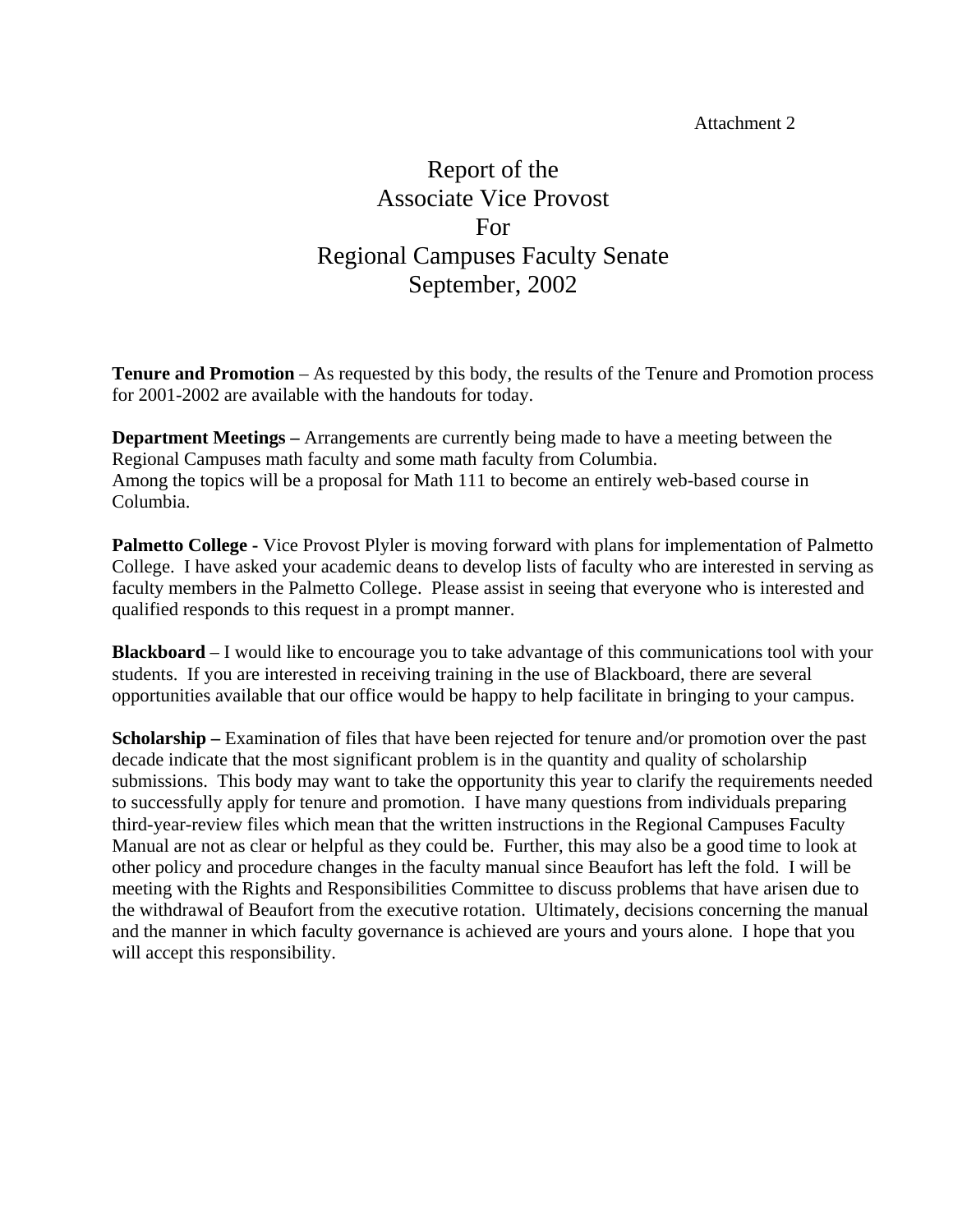Attachment 2A

# **ASSOCIATE VICE PROVOST'S REPORT ON TENURE & PROMOTION FOR 2001-02**

# **Assistant Professor to Associate Professor**

| <b>Campus</b><br>Comm. |     | <b>Academic</b><br><b>Dean</b> |     |     |     | <b>Campus Dean   RCTP Comm.</b> |     | <b>Vice Provost</b> |     | <b>President</b> |                |
|------------------------|-----|--------------------------------|-----|-----|-----|---------------------------------|-----|---------------------|-----|------------------|----------------|
|                        | m   |                                | m   | D   |     | D                               |     |                     |     |                  | m              |
| N <sub>o</sub>         | Yes | No                             | No  | No  | Yes | No                              | Yes | No                  | No  | No               | N <sub>o</sub> |
| Yes                    | n/a | Yes                            | n/a | Yes | n/a | Yes                             | n/a | Yes                 | n/a | Yes              | n/a            |

# **Associate Professor to Full Professor**

| <b>Campus</b><br>Comm. |     | <b>Academic</b><br>Dean |     | <b>Campus Dean</b> |     | <b>RCTP Comm.</b> |     | <b>Vice Provost</b> |     | <b>President</b> |     |
|------------------------|-----|-------------------------|-----|--------------------|-----|-------------------|-----|---------------------|-----|------------------|-----|
| D                      | Т   | P                       | т   | D                  | т   | D                 | т   |                     |     | D                | т   |
| Yes                    | n/a | n/a                     | n/a | Yes                | n/a | Yes               | n/a | No                  | n/a | N <sub>o</sub>   | n/a |
| Yes                    | n/a | No                      | n/a | No                 | n/a | No                | n/a | No                  | n/a | No               | n/a |
| Yes                    | n/a | n/a                     | n/a | Yes                | n/a | Yes               | n/a | Yes                 | n/a | Yes              | n/a |
| Yes                    | n/a | Yes                     | n/a | No                 | n/a | No                | n/a | Yes                 | n/a | No               | n/a |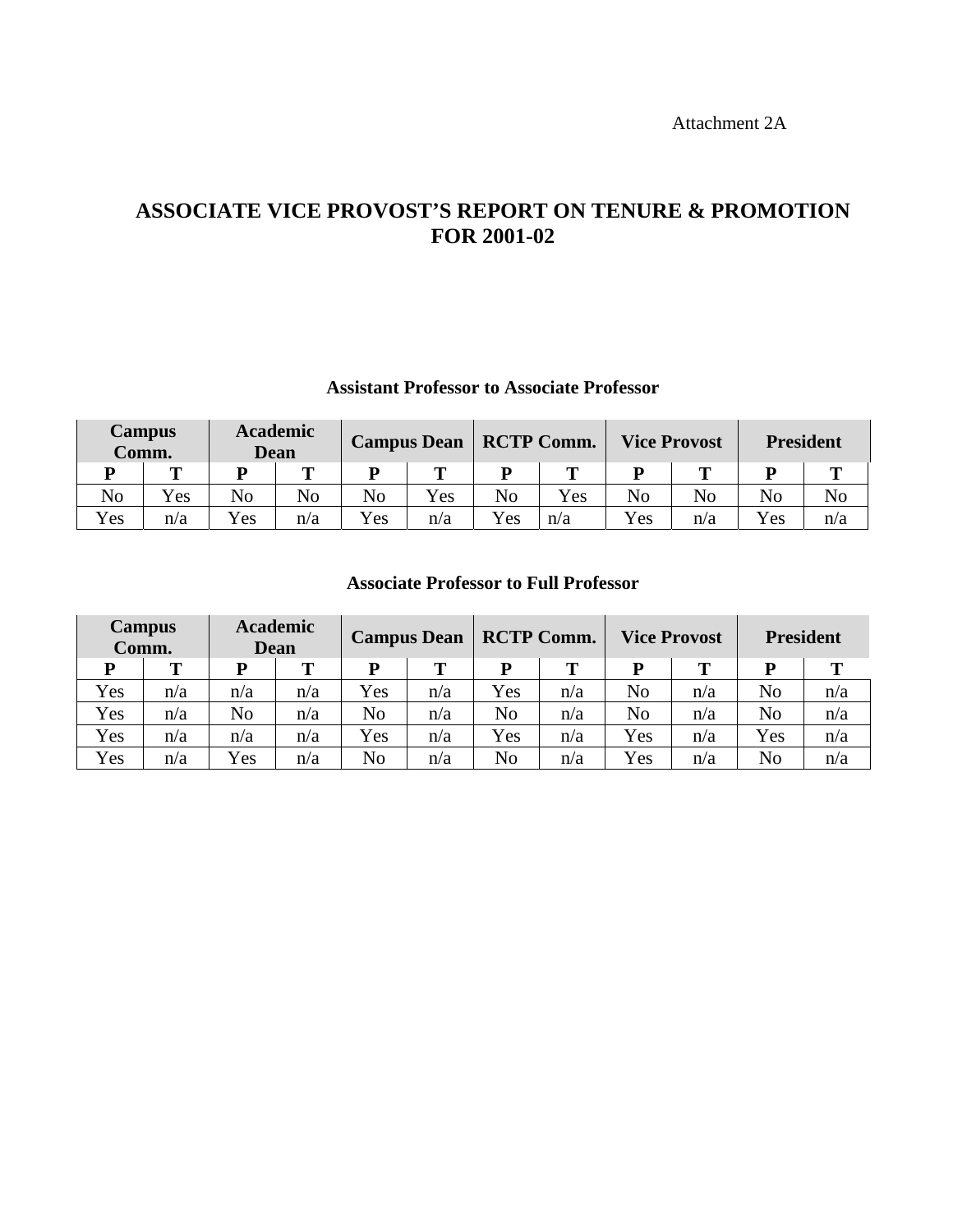# USC LANCASTER DEAN'S REPORT **REGIONAL CAMPUSES FACULTY SENATE FRIDAY, SEPTEMBER 27, 2002 USC COLUMBIA**

#### **Students**

Overall enrollment is up about two percent with Freshman enrollment gaining about three percent. We have a good crop of new students with an average SAT over 1000. The annual Fall Convocation featured Dr. Harry Lesesne who spoke on the history of USC.

#### **Faculty**

Professor Walt Collins, instructor of French and English, and Dr. Ron Cox, Associate Dean of Academic and Student Affairs, were introduced at their first USCL faculty meeting in September.

#### **Facilities**

Much has gone on this summer. The Medford Library building renovation and addition appear to be on schedule, and the concrete work has been completed at the Hubbard and Bradley entryways. USCL has renovated three rooms in Hubbard, renovated the Gregory Center kitchen into office space, and done substantial painting in several offices and classrooms this summer. Major exterior lighting changes, recommended as part of a campus lighting audit, will be added in October to better light the older areas on campus. The changes will follow the latest national recommendations, will be astronomer friendly, and add to the beauty of the campus. The South Carolina Office of Energy has audited the campus and has recommended changes totaling \$2.2 million. We'll get right on it.

#### **Finances**

Despite painful cuts last year we ended with a modest budget surplus. We are in the midst of a

complete campus audit that should last another month or two.

#### **Technology**

The new \$100 tech fee and the anticipated SCCHE Lottery Technology appropriation will allow

USCL to accelerate the pace of student lab replacement this year and next year. Staff and Faculty

computer replacements should begin in the Spring. Increasing bandwidth remains a top priority.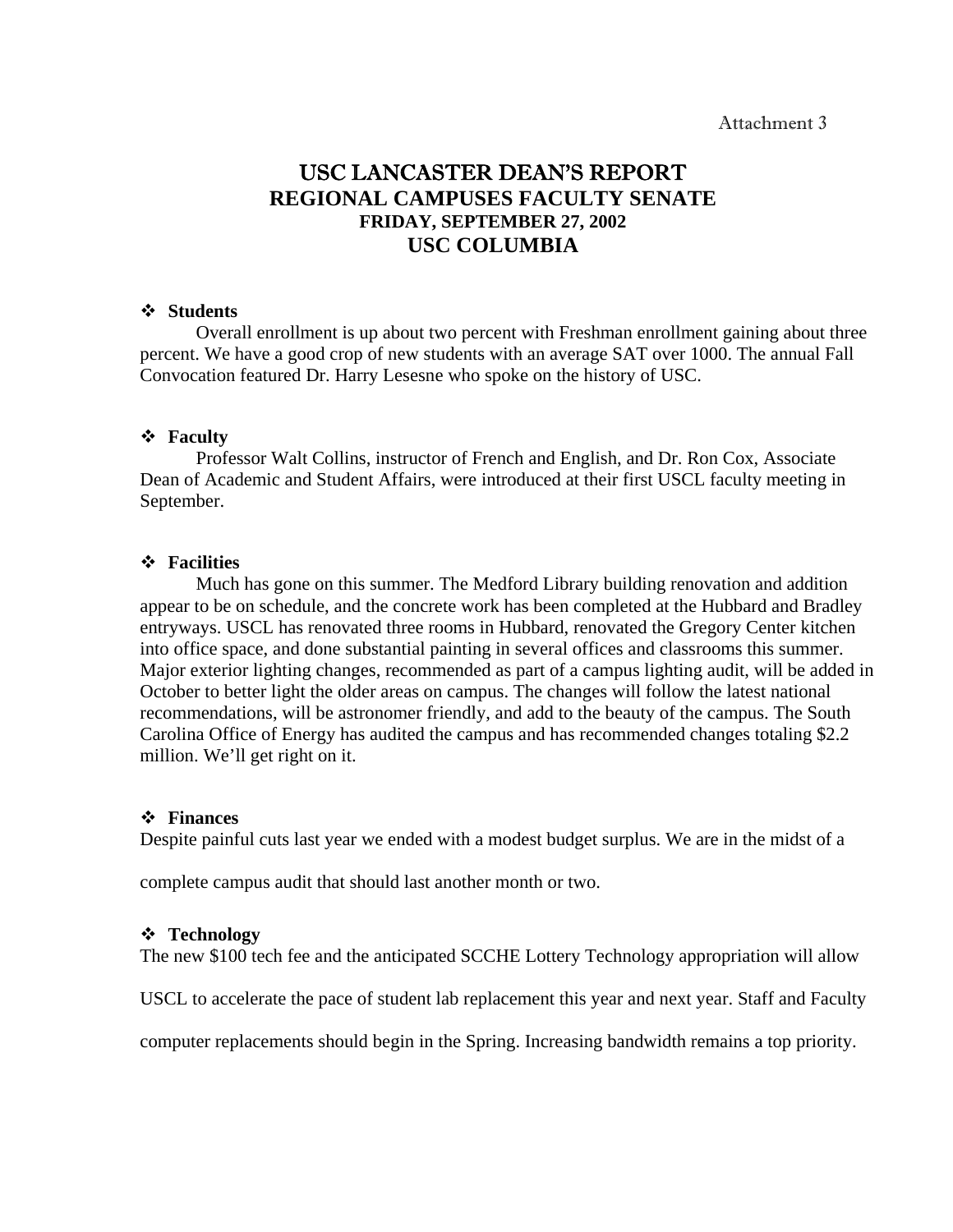# **Presidential Visits**

Sept 25 (Bow Tie Tour) USCL was the second stop on the second leg. Nov. 4 (Campus visit) Nov. 17 (President Sorenson will speak at Covenant Baptist Church)

# **Good News**

 USCL received a rating of *"Exceeds"* from the SCCHE. As of this June, all associate degree programs are now fully accredited. USCL will host the annual meeting of the South Carolina Society for Philosophy in the Spring.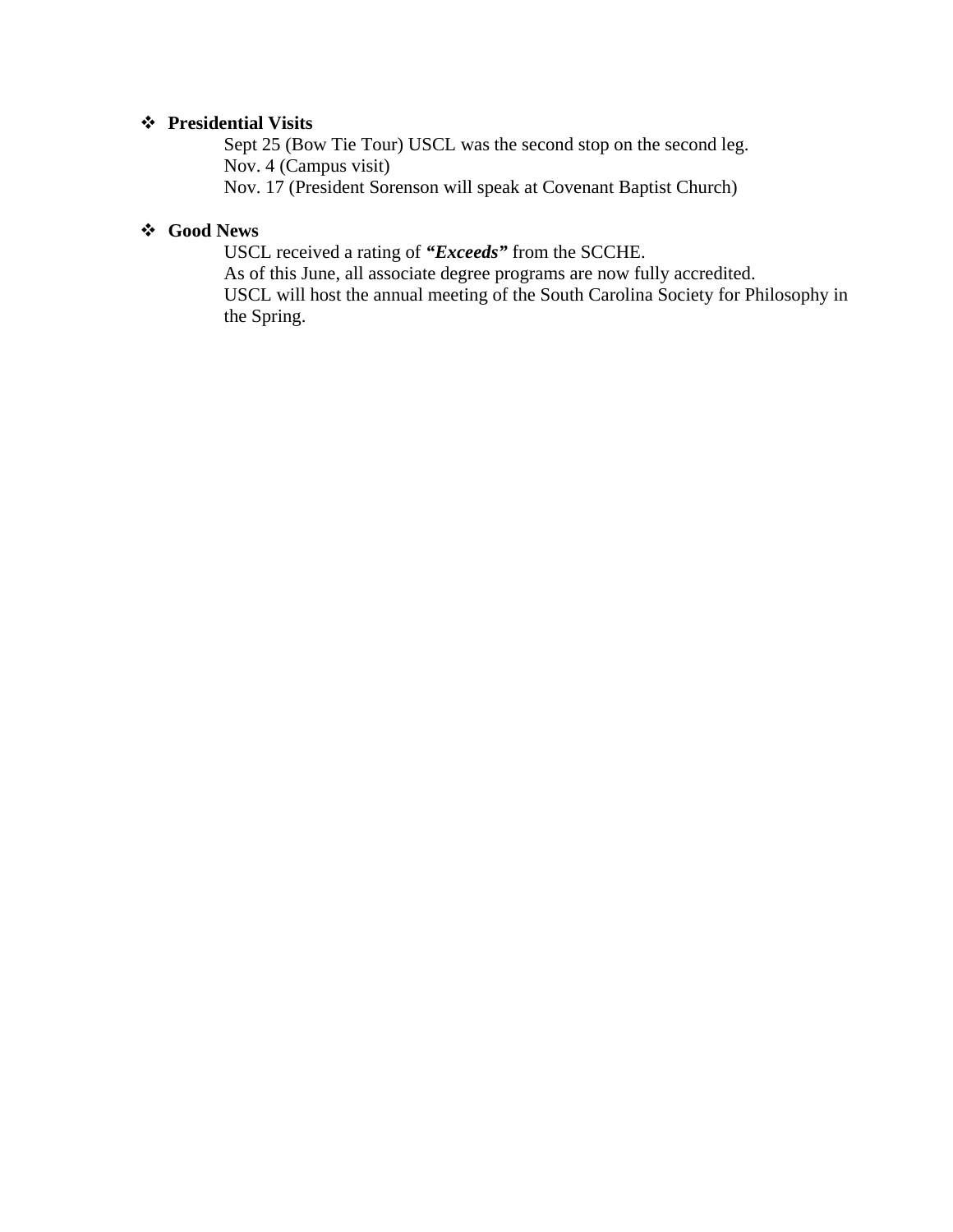# **Regional Campuses Faculty Senate Dean's Report—USC Salkehatchie September 27, 2002**

In order to support the research efforts of faculty who frequently teach maximum course loads each semester, and on two separate locations within our campus, USC Salkehatchie has instituted a proposal for a *Faculty Teaching Load Reduction For The Purpose Of Scholarly Activity.* This proposal allows faculty a one-course reduction of the teaching load for a maximum of two semesters and consideration in the scheduling of their courses in order to maximize their potential for extended research time. Faculty participate in a competitive selection process by submitting an application that addresses the scholarly project, presents an explanation of how the work will benefit the faculty member, institution, and/or academic discipline, and schedules an on-campus presentation concerning the project as a summation.

USC Salkehatchie hosted the third annual Character Education Academy in July for area teachers. Over the last three years, 120 teachers from schools in eight surrounding counties have attended. This program is provided through a partnership with the S. C. Department of Education and Boston University.

# **Faculty Highlights**

Many faculty have had a productive and busy summer, participating in scholarly and professional activities. Some of those that have been brought to our attention are as follows:

- Dr. Robert Group, Dr. Akira Iwasa and Professor Sharon Folk assisted OSP in implementing the first Summer Bridge program (pilot project) for new freshmen.
- **Professor Sharon Folk was asked by the State Office of the Department of Social Services** to become a certified translator in Spanish and French.
- Professor Conrad Mehlenbacher was invited to present his art exhibit at the Barnwell County Museum during the month of June.
- Dr. Julia Sloan and Dr. Susan Moskow taught in the Character Education Academy at Salkehatchie this summer. Dr. Sloan also traveled to Mexico this summer to continue her research efforts.

 Congratulations to Dr. Arthur Mitchell for his review of *Home by Christmas: The Illusion of Victory in 1944* by Ronald Andidora in the *Journal of Military History* v.66, no.3 (July 2002).

This June the USC Salkehatchie Leadership Center, under the direction of Anne Rice, received notification from the USDA that a second grant in the amount of \$163,000 would be provided for program expansion. The Leadership Center also received \$100,000 in recurring funding from the Governor's budget for 2003.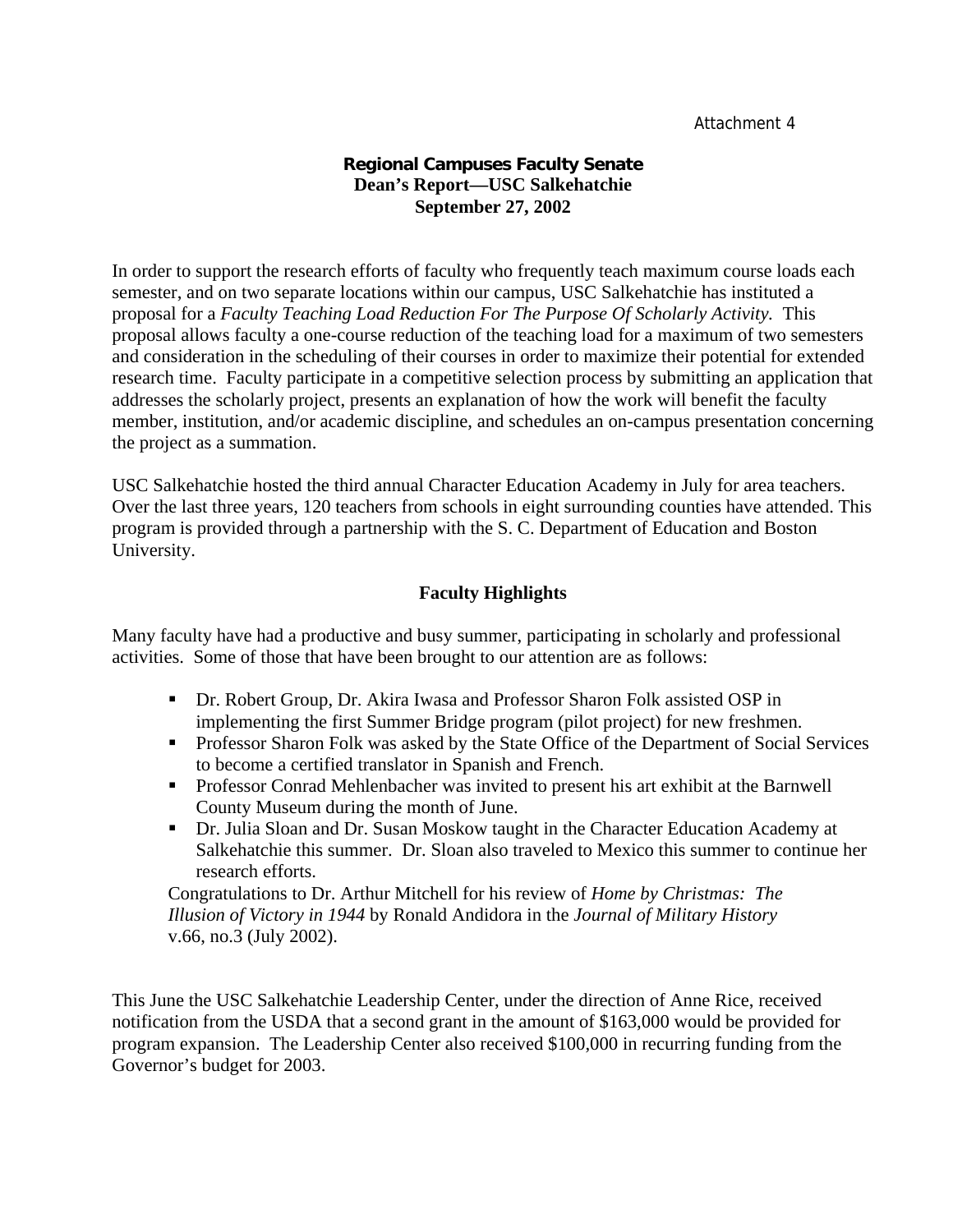In January the USC Salkehatchie Entrepreneurial Development Center began offering programs and services under the leadership of new director Pat Ciez. The EDC has already offered a series of thirteen sessions for would-be entrepreneurs and has assisted several small businesses in the region.

With funding received as a special appropriation, the campus has had the opportunity to upgrade computers in the academic computer centers in Allendale and Walterboro. Faculty office computers also have been upgraded to provide more reliable equipment and software.

A \$297,000 appropriation from the Allendale Department of Transportation, combined with funds from the USDA, will enable the campus to install a new access road "connecting" the old and new sides of the campus, currently separated by Highway 301. A crosswalk will be added after the road is completed next spring, allowing students easier (walking) access from one side of the campus to the other.

This summer, five weeks of summer camp were held on our campuses for elementary and middle school aged children. Approximately 200 youth were served through this program. Grant funding from Allendale County ALIVE and the Donnelley Foundation, combined with private support from the community, allowed the institution to offer the middle school camps to underprivileged children at no charge.

The Bicentennial Campaign officially ended in July 2002. USC Salkehatchie significantly exceeded its goal of \$750,000, raising 2.1 million over this five-year period. The majority of funds were designated for student scholarships.

# **Events and Activities**

- Dr. Andrew Sorensen will visit the Salkehatchie Allendale campus on October 1 and the Walterboro Campus on October 22.
- The annual Salkehatchie Dove Shoot and reception is scheduled on November 25. You are all cordially invited to attend.
- The March of Dimes for Allendale and Hampton Counties will hold its annual WalkAmerica on campus October 26
- Radio Productions is in process of filming a movie in Walterboro. A large portion of the movie is being filmed on the Walterboro Campus. The film, starring Cuba Gooding, Jr., Ed Harris and Debra Winger will be complete by mid-January.

Submitted by: Ann C. Carmichael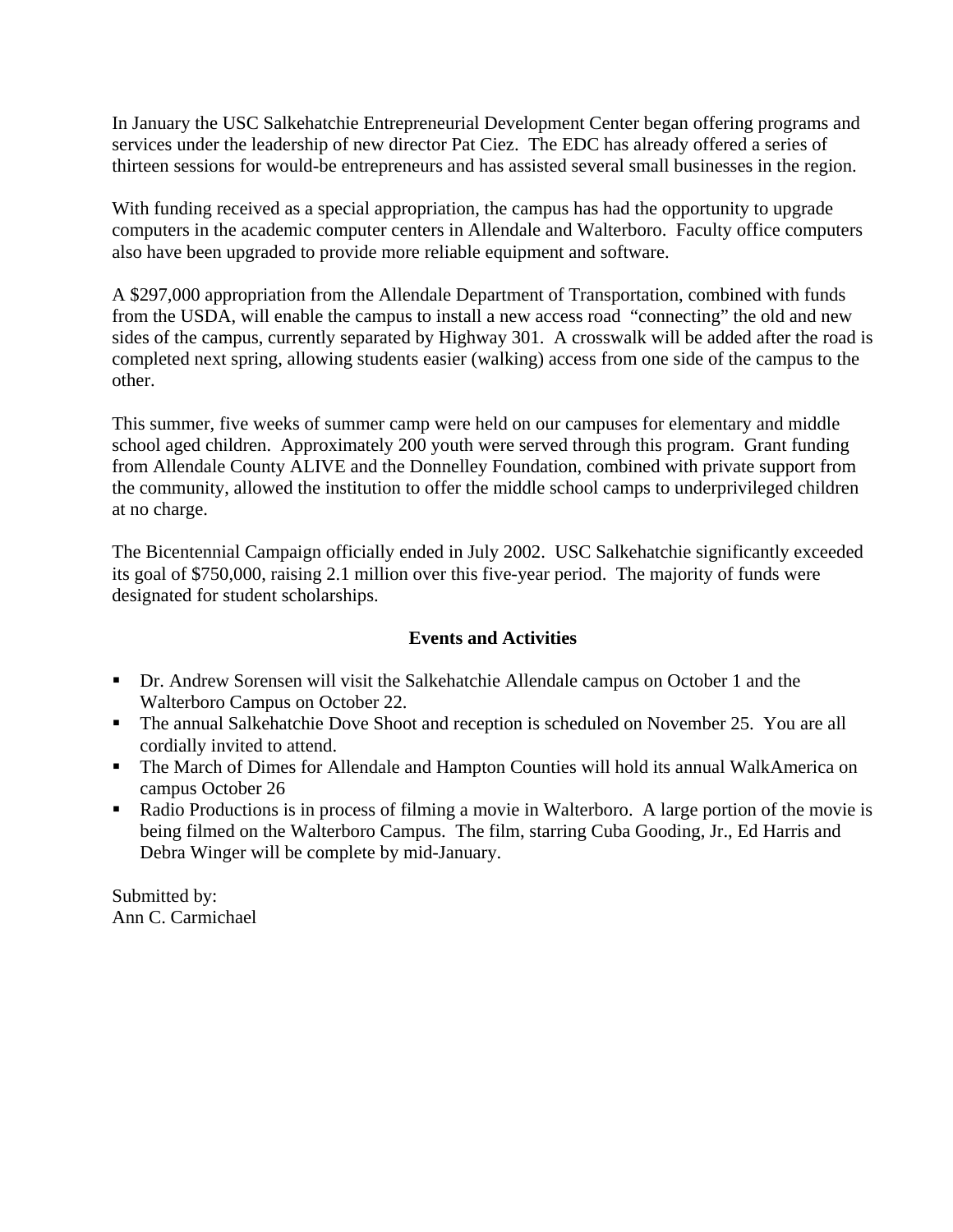### REPORT OF THE DEAN OF THE UNIVERSITY OF SOUTH CAROLINA SUMTER TO THE REGIONAL CAMPUSES FACULTY SENATE September 27, 2002

**Human Resources**: Resulting from searches conducted during the spring and summer, USC Sumter is pleased to welcome four new tenure-track faculty members this academic year: Dr. Michael R. Bacon as an Assistant Professor of Mathematics; and Drs. Laura G. Pattillo, Park S. Bucker, and Michele N. Reese as Assistant Professors of English. Dr. Debbie Bishoff is now a term Instructor of Biology. These five faculty appointments fill previously announced vacancies. In other faculty personnel actions, Dr. Susan G. Hendley, Associate Professor of Education, is on a leave of absence this academic year; Dr. Richard Bell, Professor of Sociology is back from his Spring Semester sabbatical; and effective July 1, Professor of Biology Charlie Denny became the Chair of the Division of Science, Mathematics, and Engineering. Recently announced was the retirement of Assistant Head Librarian Susan Towery after 28 years of state service. This vacant position, as well as that of Director of Student Life may remain vacant for the balance of the Fall Semester, if not the entire fiscal year, depending on the size of the mid-year cuts to our state appropriations. Two previously announced critical staff vacancies, those of Bookstore Manager and Human Resources Officer, have been filled.

**Enrollments**: The preliminary enrollment figures at USC Sumter for the 2002 Fall Semester indicate enrollments close to the same level as last year at this time. As of September 20, full-time equivalent (FTE) enrollment is up 0.75% to 757, and headcount enrollment is down 1.99% to 1,132.

**Physical Plant**: The \$1.5 million renovation to the Arts and Letters Building (formerly Alice Drive Baptist Church) continues on schedule and should be completed in time for the 2003 Fall Semester. Over the summer, buried fuel oil tanks were removed and asbestos abatement was completed throughout the building. Pending approval by the State Engineer of the final drawings, the bulk of the planned renovations will be put out to bid very soon. As previously announced, USC Sumter and CCTC are the new co-owners of the Little Theater property (located at the base of the water tower). Meetings to jointly plan the future development of this property continue.

**Budget**: This current fiscal year, USC Sumter is planning for a very painful "take back" cut to our state appropriation of at least 7% and up to 9%. USC Sumter regrets what appears to be a developing pattern on the part of the General Assembly to adopt state budgets for which there are inadequate revenues. USC Sumter also is frustrated by the fact that the timing and the size of the mid-year cuts by the State Budget and Control Board appear to have become very politicized.

Respectfully submitted,

C. Leslie Carpenter Dean of the University

clc\word\docs\faculty senate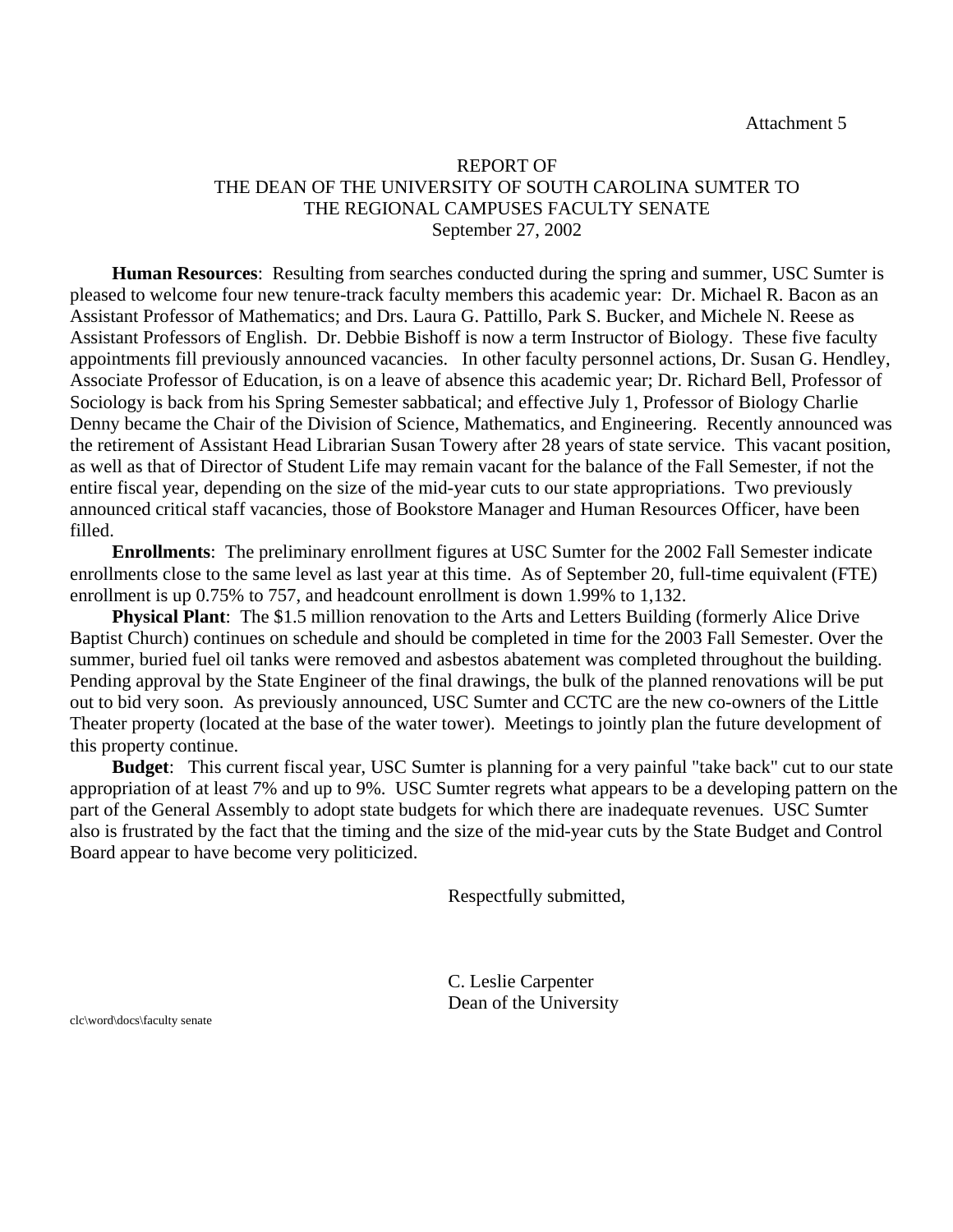#### Attachment 6

# USC UNION DEAN'S REPORT Faculty Senate September 27, 2002

As all of you, we at USC Union have been busy with registration, advisement, orientation, and all the duties to get the fall semester underway.

As most of you, we at USC Union experienced a small decline in headcount this semester. However, we did have a small increase in FTE.

Also, as most of you, we have been looking for ways to make our shrinking budget go a little further. During the month of July, we closed two buildings which saved several thousand dollars in utility costs. This was an inconvenience to several faculty and staff members, but they all were willing to make the sacrifice. Now, with concern, we await future cuts, promised by the Budget and Control Board and our legislature.

USC Union Laurens Campus is now in the new Laurens Higher Education Center. The \$5 million center was build by state bond funds on land donated by Laurens County. The facility is shared by Piedmont Technical College, Laurens County Adult Education, and USC Union-Laurens. The fall enrollment is over 100 students. The November 22 Faculty Senate meeting will be held in the new center.

USC Union is again in the search process for a head librarian.

Again, for the 4th year, USC Union is the sponsor, along with the Union County Chamber of Commerce, for the Leadership Union program.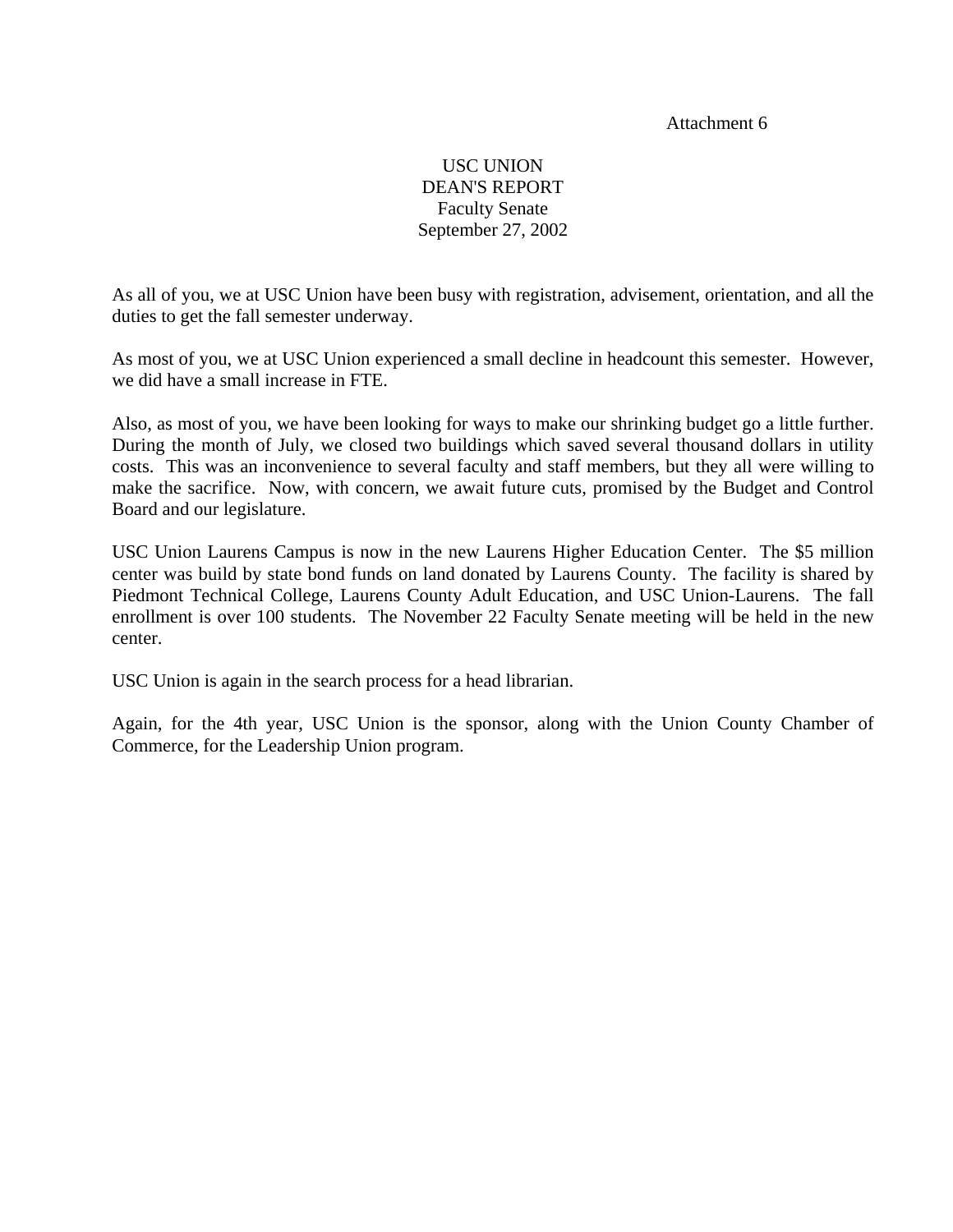Attachment 7

R&R Committee September 27, 2001

Bob Costello (Sumter) Hayes Hampton (Sumter) Eric Reisenauer (Sumter) Duncan McDowell (Salkehatchie) Julia Sloan (Salkehatchie) Nancy Washington Jean Denman (Union) Bruce Nims (Lancaster) Danny Faulkner (Lancaster)

Bob Costello opened the meeting as temporary chair Bob was elected chair Carolyn West briefed the committee on the immediate actions required by the committee

Article III, section 4 of the Regional Campuses Faculty Senate bylaws provides that the Vice Chair assumes the office of Chair upon a vacancy in the Chair position, and then serves an entire term as Chair. Therefore John Logue will be Chair until April 2004.

The committee moves that until the election of a new Vice Chair in April, 2003 the Immediate Past Chair, Wayne Chilcote, assume responsibilities normally assigned the Vice Chair.

The committee recommends that this year our Chair, John Logue, be elected to the vacancy on the Faculty-Board of Trustees Liaison Committee. The Senate ought to elect a representative to that committee today.

The Committee was asked by the Executive Committee to consider changing the Regional Campuses Faculty Manual to require that the Chair automatically be the Senate's representative to the Faculty-Board of Trustees Liaison Committee. However, the committee does not recommend that change at this time.

Other Business:

The committee considered changing the terms of members of the Executive Committee to two years. As this would require a ten or twelve year commitment serving on the Executive Committee, the committee does not recommend this action.

The committee moves that the Senate reduce the size of the Executive Committee from six to five by eliminating one at-large seat, effective with elections at the April meeting.

The committee will undertake revision of the RCF manual to reflect this and any other necessary changes.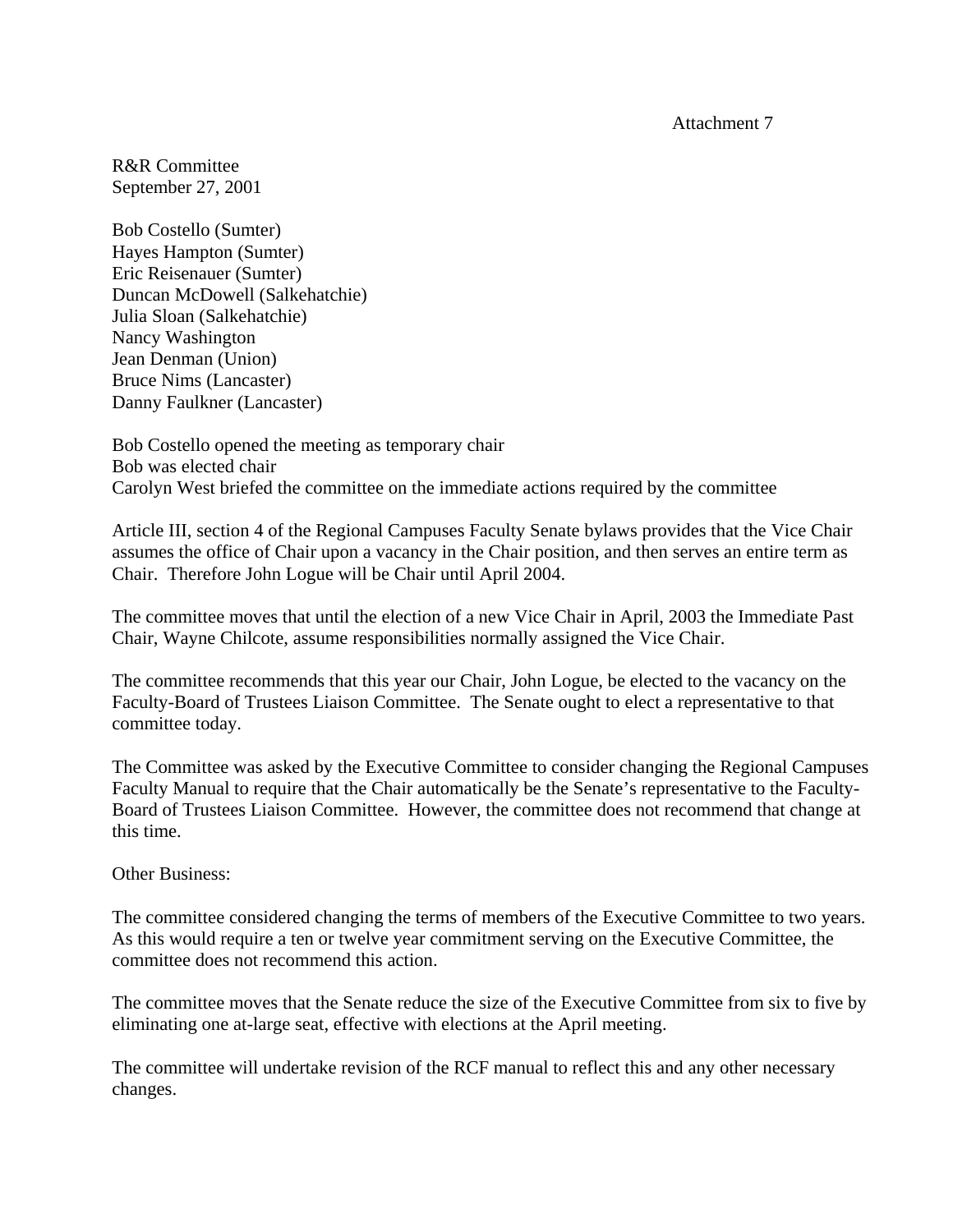### **USC Regional Campuses Faculty Senate Meeting of September 27, 2002 (USC Columbia)**

# **Welfare Committee Report**

by Roberto Refinetti, Chair

#### **Members in attendance**

Nancy Hazan, Lancaster Fran Perry, Lancaster Roberto Refinetti, Salkehatchie Jean-Luc Grosso, Sumter Terrie Smith, Sumter Thomas Simpson, Union Linda Allman, Cont. Educ. Joseph Pappin, Cont. Educ. (alternate)

#### **Activities**

1) Revision of Course Evaluation Forms

 The committee heard from Dr. David Hunter about his proposal to revise the forms used for course evaluation at the regional campuses. The goal of the revision is to incorporate questions related to indicators for performance funding. The committee will discuss the proposed questions and will make a recommendation at the November 22 senate meeting.

#### 2) Organization of Tenure and Promotion Workshop

 The committee continued discussion of its charge to organize the yearly workshop on Tenure and Promotion that had previously been conducted by the associate vice-provost. As reported in the previous senate meeting, it was decided that, during each academic year, the committee will request that representatives from the various campuses provide a list of potential mentors and recent successful T&P files to be used in the workshop. The committee will then select tutors and files based on discipline diversity and availability, will recruit a representative from the vice-provost's office, and will set an exact date and location for the workshop. The associate vice-provost was invited to meet with the committee at the November 22 session to provide further advice.

#### 3) Assessment of Faculty Workload

 The committee continued discussion of this matter. It was suggested that assessment of faculty workload might be guided by the data that are collected by the academic deans of each campus each year as part of faculty performance evaluation. Discussion of the matter will continue at the next senate meeting.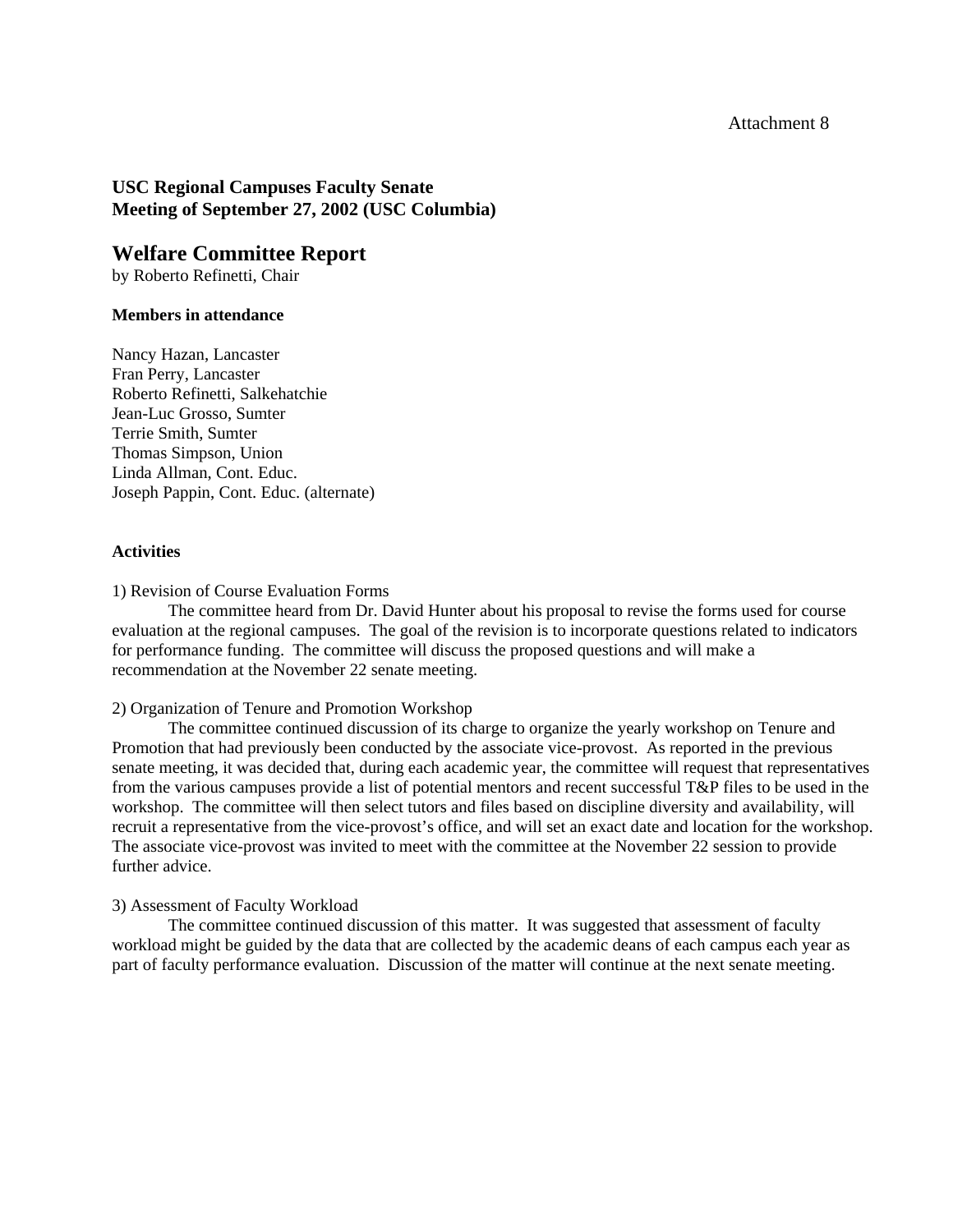10/02/02 Faculty Meeting

# **RCFS System Affairs Committee report**

RCFS System Affairs Committee met on September 27.

(Lori Harris attended as Chair, and Walt Collins attended as an alternate for Todd Scarlett.)

- 1. Committee was charged with making recommendations to Carolyn West on how to improve interdepartmental communication across the regional campuses and/or the USC System. System Affairs will send her a recommendation to work through the Regional Campuses Academic Deans to first encourage discipline-based meetings, and participation in those meetings, among the Regionals. Also, we recommend inviting a representative (possibly the undergraduate advisor) from the appropriate department in Columbia to attend such meetings.
- 2. Committee was charged with further studying Distance Education issues among regional campus faculty. The committee will review last year's distance education survey of faculty (compiled by Todd Scarlett), in view of Dr. Sorensen's interest in distance education and the possible implementation of the Palmetto College.
- 3. Committee continues to express concern over the issue of technical schools hosting baccalaureate and graduate degrees from other institutions (example: Trident Tech hosting degree in social work from an out of state institution), while Regional campuses are not allowed by USC to make such arrangements. Dr. Plyler addressed this in the general session; it did not appear that USC is considering any change in its policy. However, the committee recognized that some of the concern over this issue may be alleviated should the Palmetto College come into being.

Lori Harris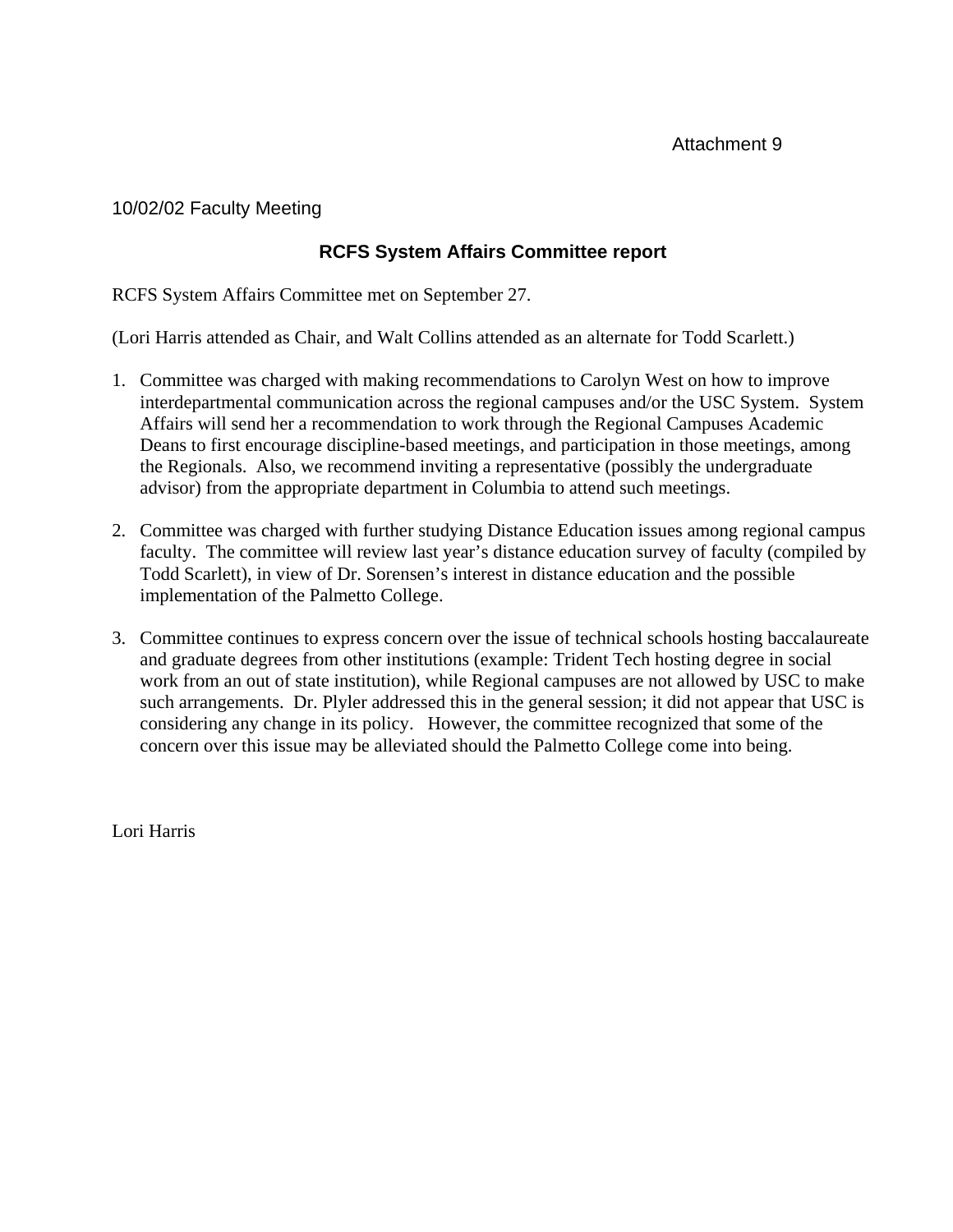# RCFS Executive Committee Retreat August 16, 2002

The RCFS Executive Retreat was convened by Senate Chair-Elect, John Logue at 9:00 A.M. in Room 518 of Carolina Plaza on August 16, 2002.

Attending were:

 Wayne Chilcote (USC Salkehatchie) Immediate Past Chair Kate Fritz (USC Continuing Education) Secretary Lori Harris (USC Lancaster) Chair-Systems Affairs Committee John Logue (USC Sumter) Chair-Elect Lisa Rashley (USC Lancaster) At Large Roberto Refinetti (USC Salkehatchie) Chair-Welfare Committee No Representative from USC Union No Representative from Rights and Responsibility Committee

#### Dr. Chris Plyler, Vice Provost and Executive Dean of Regional Campuses and Continuing Education

 Dr. Plyler reported that the upcoming academic year promises to be an exciting time for the University. He further stated that the University's new President, Dr. Andrew Sorensen, has outlined several goals for USC. They include an intensification of community outreach programs and renewed urbanism with the Columbia community with the building of the new convention center and the development of the Vista.

 Dr. Sorensen's goals for USC as a research institution are aimed less at inclusion into the AAU than to the elevation of the university to the ranks of the top 50 research universities.

 As far as the SC economy is concerned, Dr. Sorensen is convinced that USC must take an active lead in its development.

 While this year's freshman class is the largest ever, great concern has been expressed by the Trustees of the University that an admission model be developed based on the optimal needs of the University. To that end, a centralized admission process will be made effective by Spring 2003 or Fall 2003. This process would serve to inform unsuccessful candidates to USC-Columbia that they are nonetheless admitted to a Regional Campus.

 Vice Provost Plyler informed the Executive Committee that a 10% cumulative budget cut could be experienced this academic year. The first cuts would take place in late November and the second round of cuts would be expected for late Spring.

#### Associate Vice Provost, Dr. Carolyn West

 Dr. West reminded the assembled members of the Executive Committee that each campus must have one senior tenured faculty member on the Grievance Committee as its representative.

 In the same vein, there should always be one representative from each of the Regional Campuses present and near a phone during the broadcast of USC Columbia's faculty meeting.

 Similarly, members of the Executive Committee should not lose sight of the fact that they are representatives to their respective campuses and chief disseminators of news from Columbia.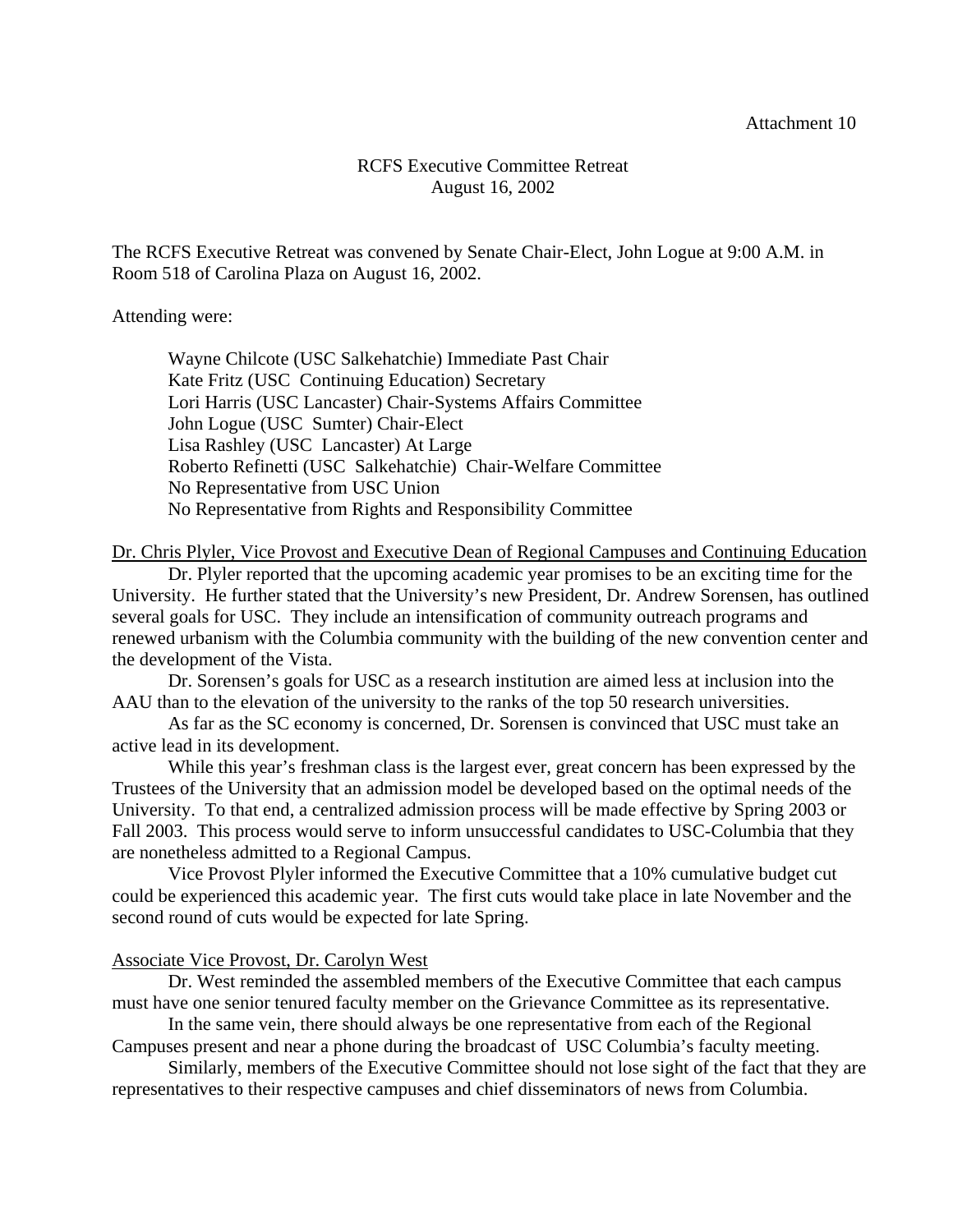Before lunch, Dr. David Hunter addressed the Executive Committee about the necessity of standardizing evaluation forms for all of the Regional Campuses. These evaluation forms are necessitated by the implementation in 1996 of "performance funding" and currently consist of 8

mandatory questions with additional questions varying from campus to campus. The proposed standardized evaluation questions may be in the form of hard copy questionnaires or may be computerized.

Each campus reported noteworthy events and chairs of standing committees reported on work completed and on-going from 2001-2002.

# After lunch:

Senate meetings were confirmed as below with an agreed upon return to the 4 meetings per year standard.

| <b>Executive Committee</b><br>08/16/02 | <b>Senate Meeting</b><br>09/27/02 USC Columbia |
|----------------------------------------|------------------------------------------------|
|                                        |                                                |
| 11/01/02                               | 11/22/02 USC Union (tentative)                 |
| 01/24/03                               | 02/07/03 USC Salkehatchie                      |
| 03/21/03                               | 04/04/03 USC Lancaster                         |

Committees will be given the following charges for 2002-2003

# R &R

Propose changing of the RC Faculty Manual relative to the following:

- 1) The new classification of USC Beaufort as a 4-year institution. The loss of representatives will change the composition of some committees and may suggest the need to alter others.
- 2) The possibility of 2-year terms for Senate officers. This is necessitated by the lack of tenured faculty.
- 3) The institution of qualitative and quantitative criteria for tenure and promotion.

### **Welfare**

- 1) The conducting of a tenure and promotion workshop.
- 2) An investigation into the issue of faculty workload.
- 3) Study proposed changes to student course evaluations (proposed by David Hunter).

# System Affairs

1) Follow up an investigation into the fact that S.C. Technical Colleges are currently engagedin partnership agreements with out-of-state institutions to grant bachelor's and master's degrees. At the same time, the regional campuses are precluded by existing regulations from doing so.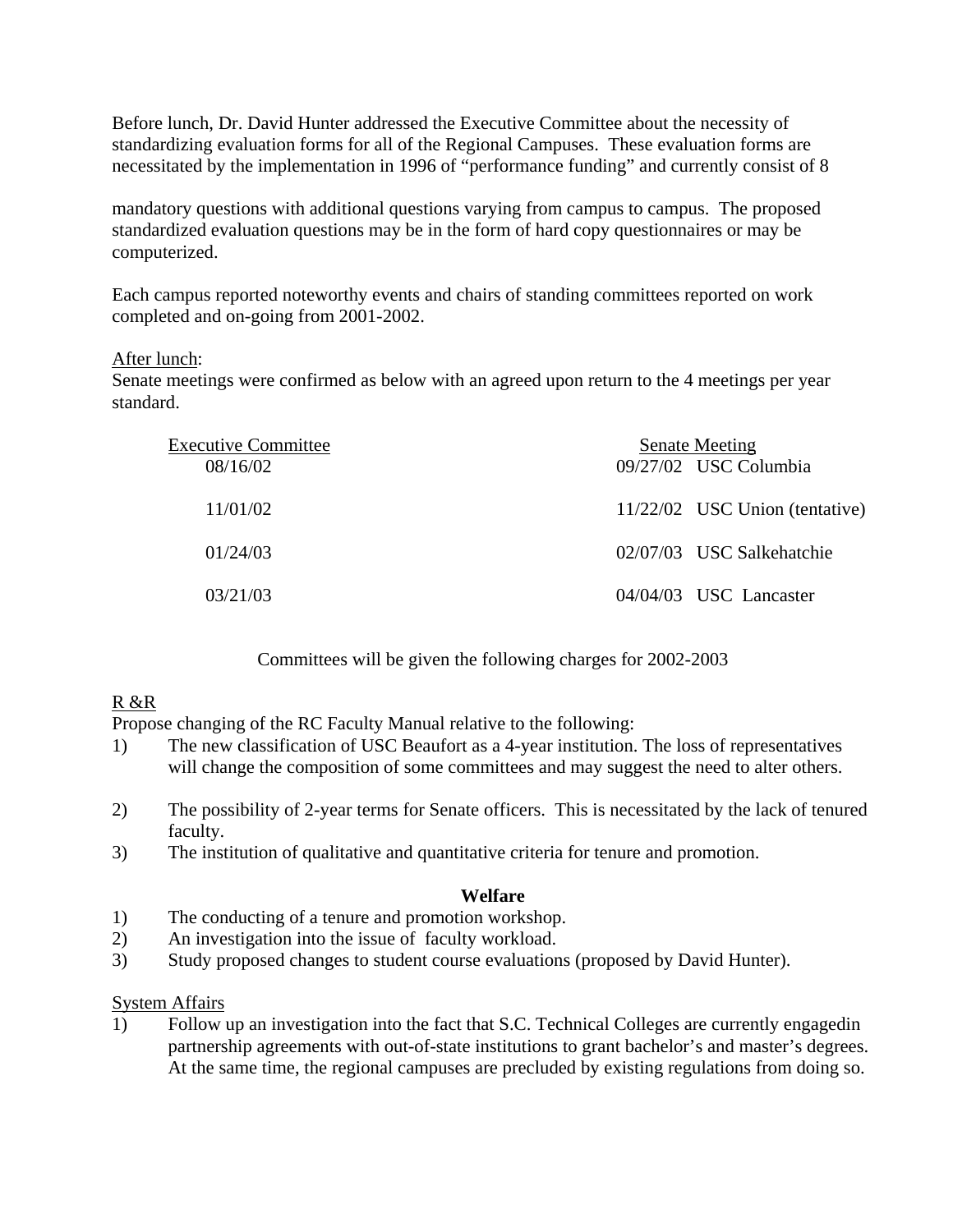- 2) Develop guidelines for Distance Education . There are currently no guidelines to determine the best/worst practices for on-line courses. Additionally, what can be developed in the way of remuneration policies for on-line course facilitators?
- 3) What is the current status of the Palmetto College? Can the Regional Campuses count on the support of Dr. Sorensen in this endeavor?
- 4) Survey campuses to determine which departments /individuals have a desire to meet with Columbia campus counterparts.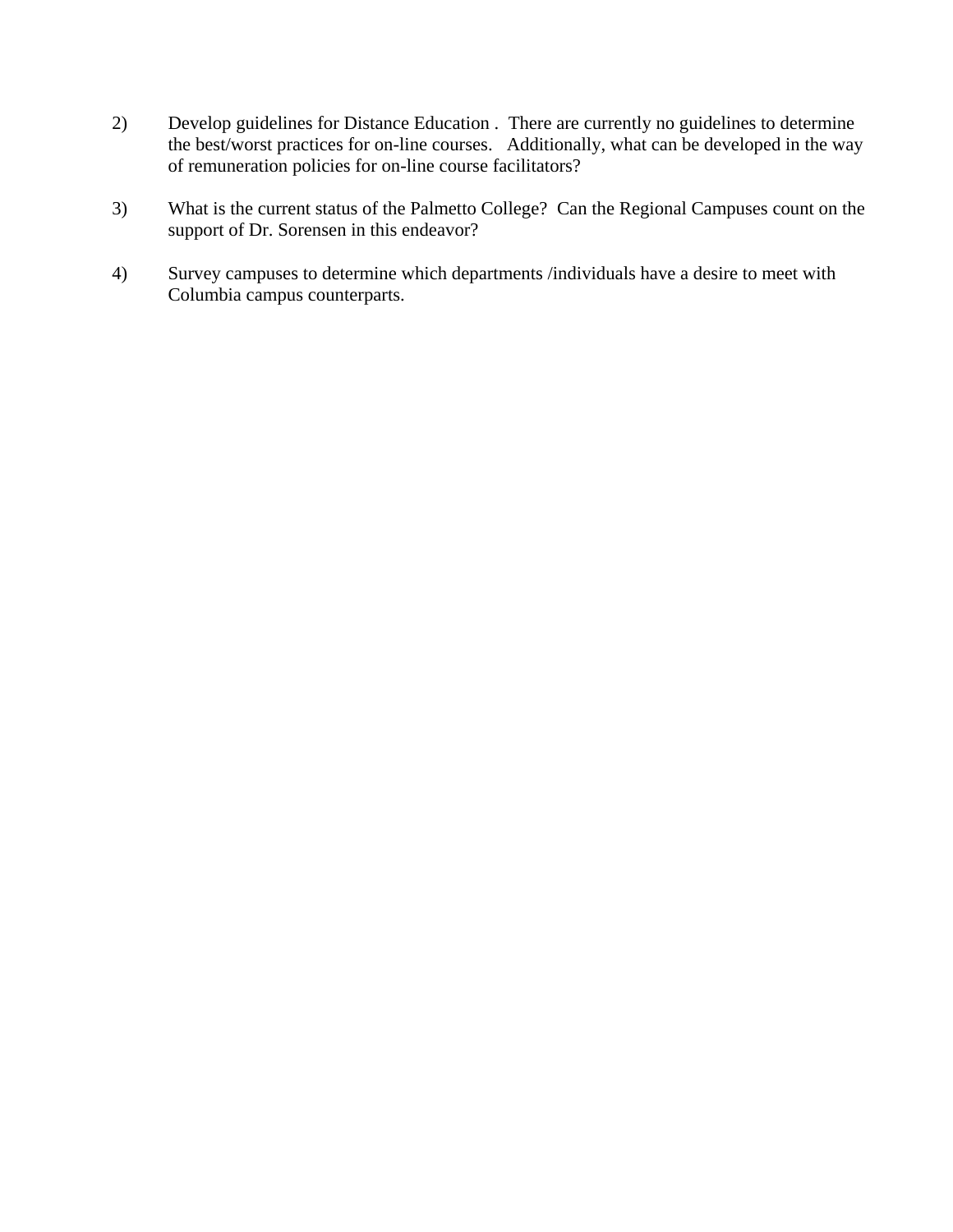Attachment 10A

# RCFS Committee Meeting September 27, 2002

The RCFS meeting was held during the course of the Faculty Senate meeting at the Daniel Management Center (USC Columbia).

Attending were: Wayne Chilcote (USC Salkehatchie) Immediate Past Chair Kate Fritz (USC Continuing Education) Secretary John Logue (USC Sumter) Chair Peter Murphy (USC Union) Lisa Rashley (USC Lancaster) At-large

There were two items on the agenda. One was the drafting of a proclamation to honor the service of Dr. Mary Barton of USC Union This proclamation was drafted and subsequently passed by acclamation during the General meeting of the RCFS. The text can be found in the minutes of the RCFS of September 27, 2002.

The second item was the drafting of a statement to be given to President Andrew Sorensen for his use when promoting the Regional Campuses as he speaks around the state.

The meeting was adjourned before lunch.

Respectfully submitted,

 Kathleen Fritz (USC Continuing Education) Secretary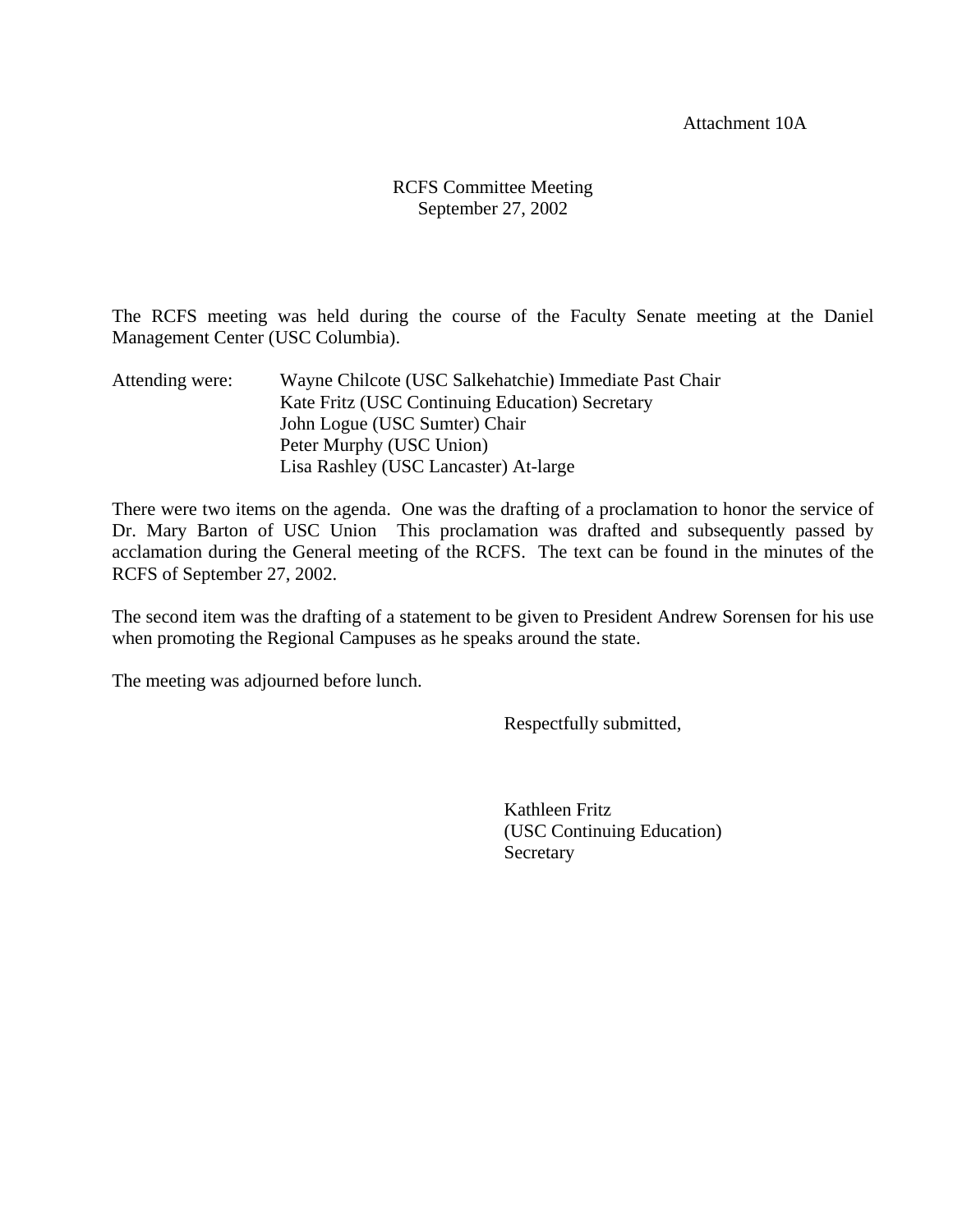# **Committee on Curricula and Courses Report**

# **Dr. Christine Borycki, USC Sumter September 27, 2002**

The University Curricula and Courses Committee continues to meet monthly to handle the course proposals, deletions, description updates, and curriculum alterations and proposals.

 We have been very busy. The Moore School of Business has changed its curriculum and redesigned a few courses. The College of the Environment has added a new course and Chemistry has changed the description of CHEM 102.

First the core curriculum changes for a B.S. in Business Administration:

- 1. University 101 is no longer required.
- 2. Accounting 225 and 226 are now required in place of Acct 222
- 3. Accounting 222 will still be offered, for non-business majors only.
- 4. Economics 221 and 222 are now required in place of ECON 224
- 5. ECON 224 will still be offered, for non-business majors only.
- 6. MGSC 190 has been renumbered to MGSC 290 and will be included as part of the sophomore year.
- 7. Hours in upper level BA courses reduced from 24 to 21 to accommodate increase in accounting and economics hours.

Also:

- 1. ECON 221 title change to Principles of Microeconomics, and a course description change.
- 2. ECON 222 title change to Principles of Macroeconomics, and a course description change.
- 3. ECON 224 title change to Introduction to economics, and a course description change.
- 4. ACCT 225 title change to Introduction to Financial Acct., and a course description change.
- 5. ACCT 226 title change to Introduction to Managerial Acct., and a course description change.
- 6. ACCT 226 change in prereq. to MATH 122 or equivalent and sophomore standing.
- 7. FINA 363 prereq change to ECON 221/222, ACCT 225/226, and 3 hours of statistics at the 200 level.
- 8. MGSC 190 change in number to 290, and in description ("An introduction to the effective use of information systems tools in day-to-day business communications, analysis, and decisionmaking.")
- 9. MGSC 390 change in prereq to MGSC 290, and a new description ("Introduction to the planning, development, and management of Business Information Systems (BIS) and related information technologies in organizations. Topics include hardware, software, telecommunications, and the Internet.")